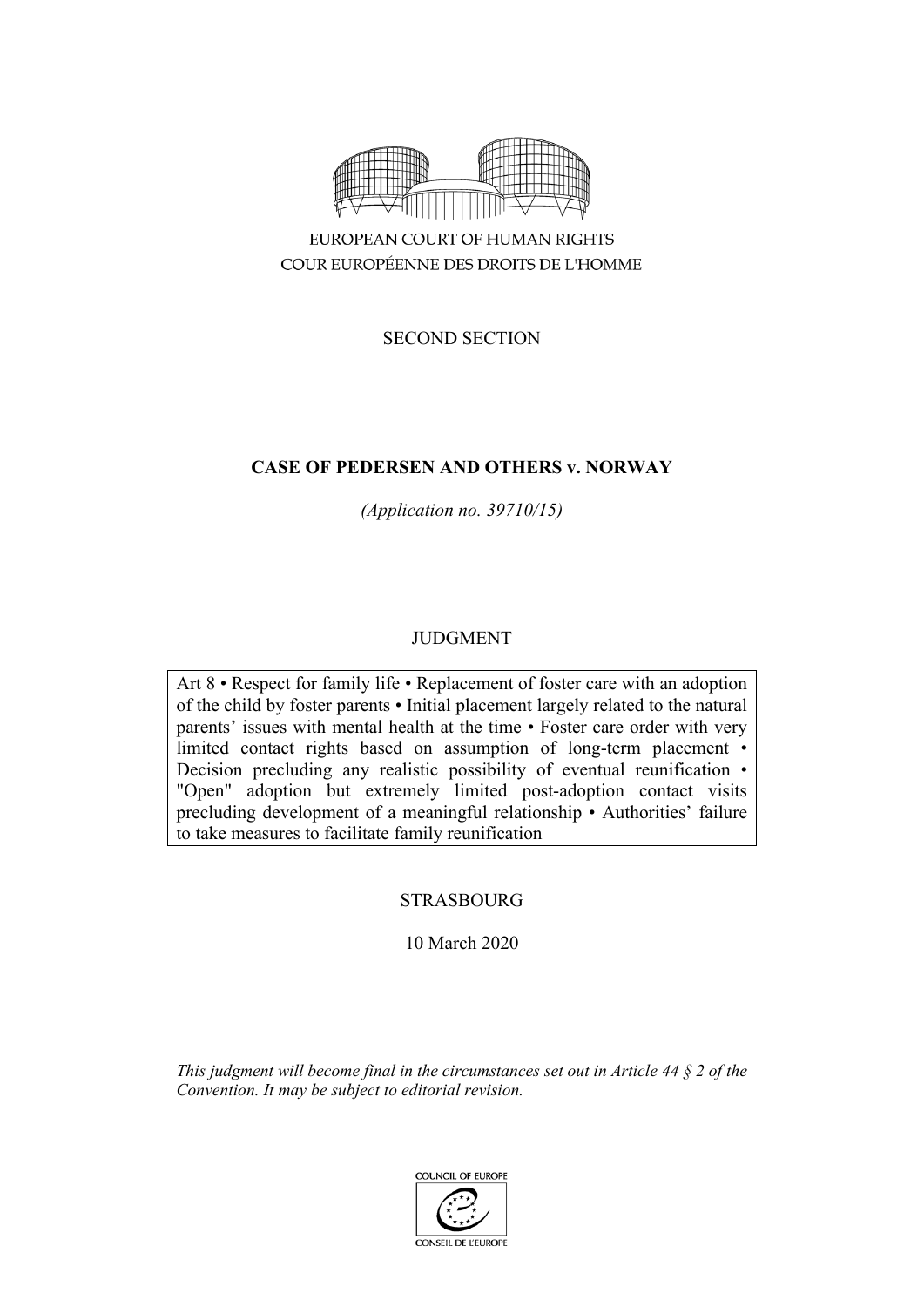### **In the case of Pedersen and Others v. Norway,**

The European Court of Human Rights (Second Section), sitting as a Chamber composed of:

Robert Spano, *President,* Marko Bošnjak, Valeriu Griţco, Egidijus Kūris, Darian Pavli, Saadet Yüksel, *judges,* Elizabeth Baumann, *judges,*

and Stanley Naismith, *Section Registrar,*

Having deliberated in private on 11 February 2020,

Delivers the following judgment, which was adopted on that date:

## **PROCEDURE**

1. The case originated in an application (no. 39710/15) against the Kingdom of Norway lodged with the Court under Article 34 of the Convention for the Protection of Human Rights and Fundamental Freedoms ("the Convention") by three Norwegian nationals, Mrs M.R. Pedersen ("the first applicant"), Mr T. Pedersen ("the second applicant"), and their child, X ("the third applicant") ("the applicants"), on 6 August 2015.

2. The applicants were represented by Ms V.K. Thiis and Mr G. Thuan dit Dieudonné, lawyers practising in Trondheim and Strasbourg, respectively. The Norwegian Government ("the Government") were represented by Mr M. Emberland of the Attorney General's Office (Civil Matters) as their Agent, assisted by Mr H. Vaaler.

3. Mr Arnfinn Bårdsen, the judge elected in respect of Norway, was unable to sit in the case (Rule 28 of the Rules of Court). On 15 January 2020 the President of the Chamber designated Elizabeth Baumann to sit as an *ad hoc* judge in his place (Article 26 § 4 of the Convention and Rule 29 of the Rules of Court).

4. The applicants alleged that the domestic authorities' decision to deprive them of their parental responsibilities in respect of X and to authorise his adoption, and the concurrent decision on post-adoption contact rights, had constituted a breach of their right to respect for their family life under Article 8 of the Convention.

5. On 22 August 2016 the above complaint was communicated to the Government and the remainder of the application was declared inadmissible, pursuant to Rule 54 § 3 of the Rules of Court. In the Court's letters of 11 September 2019, the parties were invited to make any submissions they might wish on the possible relevance of the Grand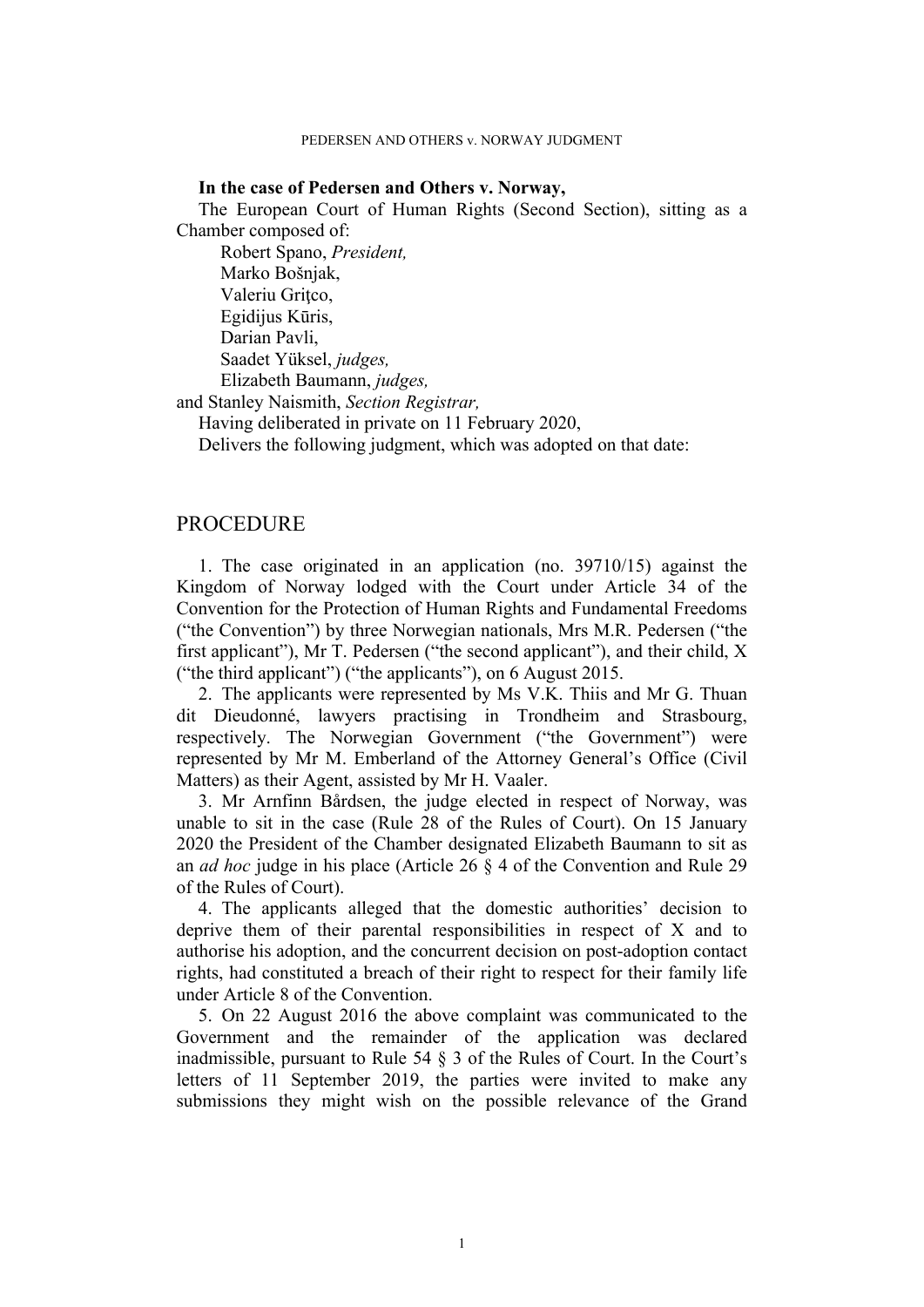Chamber's judgment in the case of *Strand Lobben and Others v. Norway* ([GC], no. 37283/13) to the instant case. All parties made additional submissions further to that invitation.

6. Written submissions were received from the Government of the Czech Republic, who had been granted leave to intervene as third parties in the proceedings, in accordance with Article 36 § 2 of the Convention and Rule 44 § 2 of the Rules of Court.

7. The Court decided to grant the third applicant anonymity, in accordance with Rule 47 § 4 of the Rules of Court.

# THE FACTS

## I. THE CIRCUMSTANCES OF THE CASE

8. The first and second applicants were born in the Philippines in 1969 and in Norway in 1962, respectively. In September 2008, the first applicant gave birth to their son, the third applicant, X.

9. On 5 December 2008, when he was two and a half months old, X was placed in an emergency foster home because the first and second applicants were mentally ill and incapable of looking after him. There was at the time a conflict between the first and second applicant and the second applicant wanted the child welfare services to take care of X.

10. In the spring of 2009 X and the first applicant stayed for four weeks at a parent-child institution. The purpose of the stay was to facilitate the return of X to his parents. The stay had to be terminated, however, because of a negative development in X and deficiencies in the care that the first applicant had provided.

11. In connection with the centre's decision to terminate the stay, the head of the child welfare services issued a new formal decision on 12 May 2009 to place X in an emergency foster home. The parents lodged an appeal against the decision with the County Social Welfare Board (*fylkesnemnda for barnevern og sosiale saker*). They submitted, notably, that the first applicant had by then essentially overcome her mental issues, which had related primarily to depression. On 29 May 2009 the Board decided not to allow that appeal.

12. On 23 June 2009 the child welfare services applied to the Board for a care order for X. In a decision of 23 October 2009 the Board allowed the application. It was decided that X would be placed in a foster home and that the first and second applicants should have the right to two contact visits lasting two hours, two times yearly. The extent of the contact rights was set on the basis of, among other things, the assumption that the placement would most likely be long-term.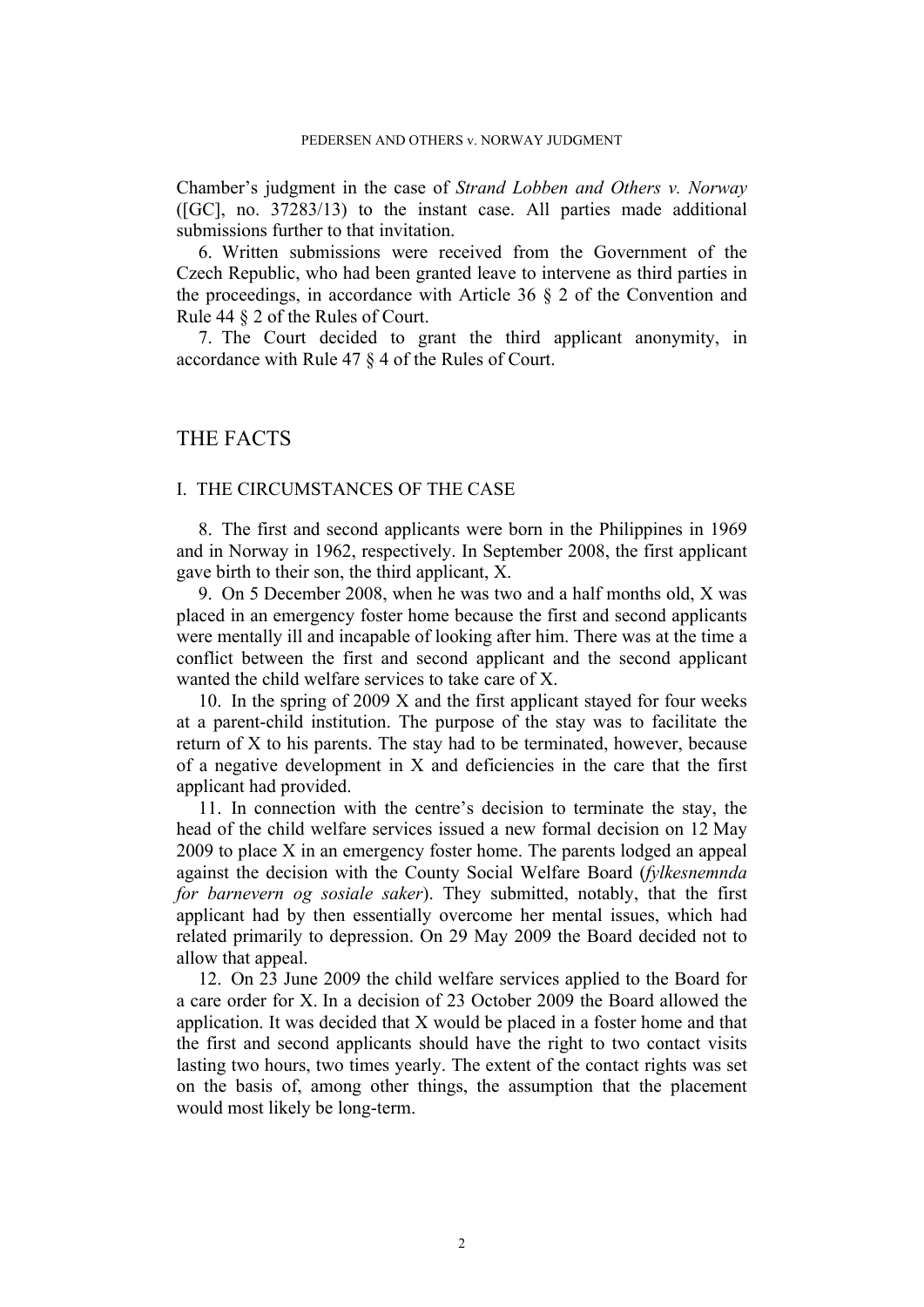13. After an appeal by the first and second applicants, the District Court (*tingrett*) in its judgment of 9 March 2010 upheld the care order and the contact rights set by the Board. Like the Board, it found that the placement would most likely be long-term. It also took account of X's negative reactions to the contact sessions that had already been carried out, including to the one contact session that had been carried out since the Board's decision.

14. In January 2012 the first and second applicants lodged an application with the Board to have the care order lifted. The child welfare services, for their part, lodged an application for parental responsibilities to be removed, authorisation to be issued for X to be adopted and the post-adoption contact rights for the first and second applicants to be set.

15. On 8 June 2012 the Board decided to allow the child welfare services' request. Post-adoption contact was fixed at four hours, twice yearly, under supervision.

16. After an appeal by the first and second applicants, on 19 June 2013 the District Court gave judgment, largely upholding the Board's decision but setting post-adoption contact at two hours, twice yearly. The District Court had appointed an expert, a psychologist, L.O., to examine whether X had become so attached to his foster home that he could not therefore be returned to his parents; L.O. had confirmed that X had indeed become so attached. The District Court reached the same conclusion, stating, *inter alia*:

"As regards the plaintiff's argument that the lack of attachment between [X] and the parents is due to the child welfare services' failure to comply with their duty, as set out in section 4-16 of the Child Welfare Act and Article 8 of the European Convention on Human Rights, it is pointed out that the court must decide on the attachment question and what is in [X]'s best interests today, irrespective of the history of the case. The court fully understands that this may seem harsh to the parents, who clearly love [X] and wish him to come home. But the effect on the parents is secondary to the effects on  $X - it$  is his best interests that are the fundamental consideration, and a possible lack of follow-up on the part of the child welfare services cannot take precedence over his best interests when assessing whether severing the attachment [to his foster parents] could lead to serious problems for him."

17. On 20 September 2013 the High Court (*lagmannsrett*) granted the first and second applicants leave to appeal against the District Court's judgment. It noted on that occasion that it had been unfortunate that the District Court had limited L.O.'s mandate to that of examining the issue of X's attachment to his foster home, instead of that of also examining the first and second applicants' caring skills. The High Court, composed of three professional judges, one psychologist and one lay person, first held a hearing from 4 until 6 March 2014. After hearing the parties' presentation of evidence, the High Court decided to postpone the further hearing of the case because it found it necessary to appoint an expert. A psychologist,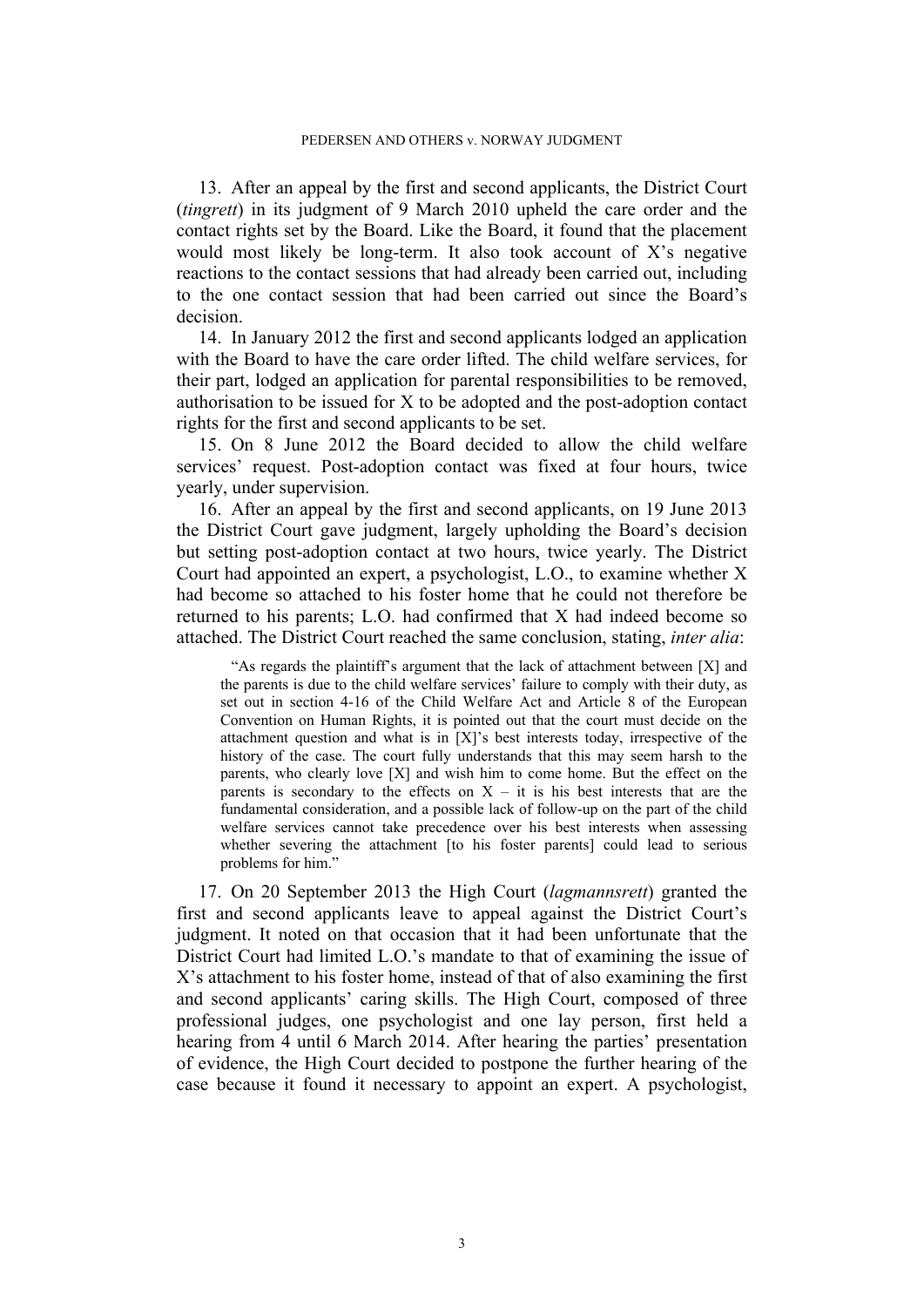E.B., was appointed and delivered her report on 25 May 2014. On the issue of the first and second applicants' caring skills, the report stated, *inter alia*:

"Conclusion:

[The possibilities are] very limited [as to] what conclusions concerning the parents' caring abilities one may draw on the basis of the observations of the limited contact that has taken place.

However, on the basis of the circumstances surrounding [X's] placement in care, the parents appear not to have had the possibility to demonstrate their caring skills in full, and they have, given such limited contact, had little opportunity to develop their caring skills to any particular degree.

In the critical period of [X]'s first years, they were clearly unable to care for him. This they also knew themselves, and they therefore sought assistance. It is unknown whether they gradually could have become able to provide care for their son if assistance measures had been directed to a greater degree towards the home situation and a better dialogue with the parents had been entered into at an early stage.

The expert does not find anything in [the first and second applicants'] background history or in their functioning today to indicate that they lack caring skills."

On the basis of X's attachment to his foster home, E.B. advised that the care order should not be lifted, as this would seriously harm his development. On that subject, the report stated, *inter alia*:

"[X] has an attachment to his foster home that makes it impossible to change his care situation without this having major consequences in the form of his development immediately being set back in a way that is not just unfortunate, but also downright harmful. It will not be possible to implement assistance measures that can prevent this."

The expert furthermore concluded that both adoption and continued foster care had advantages and benefits that had to be taken into account.

18. The hearing then resumed on 5 June 2014. In addition to the courtappointed expert, the psychologist L.O., who had been appointed as an expert by the District Court (see paragraph 16 above), attended the hearing and gave evidence as an expert witness. The first and second applicants attended, together with their legal-aid counsel, and gave evidence. Other evidence included the testimony given by a number of witnesses.

19. In its judgment of 19 June 2014 the High Court decided that the care order had to be upheld because of X's strong attachment to his foster home. In respect of X being adopted by his foster parents, it noted that this could be beneficial to X because it would offer him increased security and stability. It considered, however, that the foster parents would continue to support X even if he were not adopted, and that the first and second applicants would not in the future be likely to use their procedural rights to have his care order and their contact rights revised in a manner that would be harmful to X. Furthermore, adoption would entail X being cut off from his parents and thereby his ties to Philippine culture, and there were no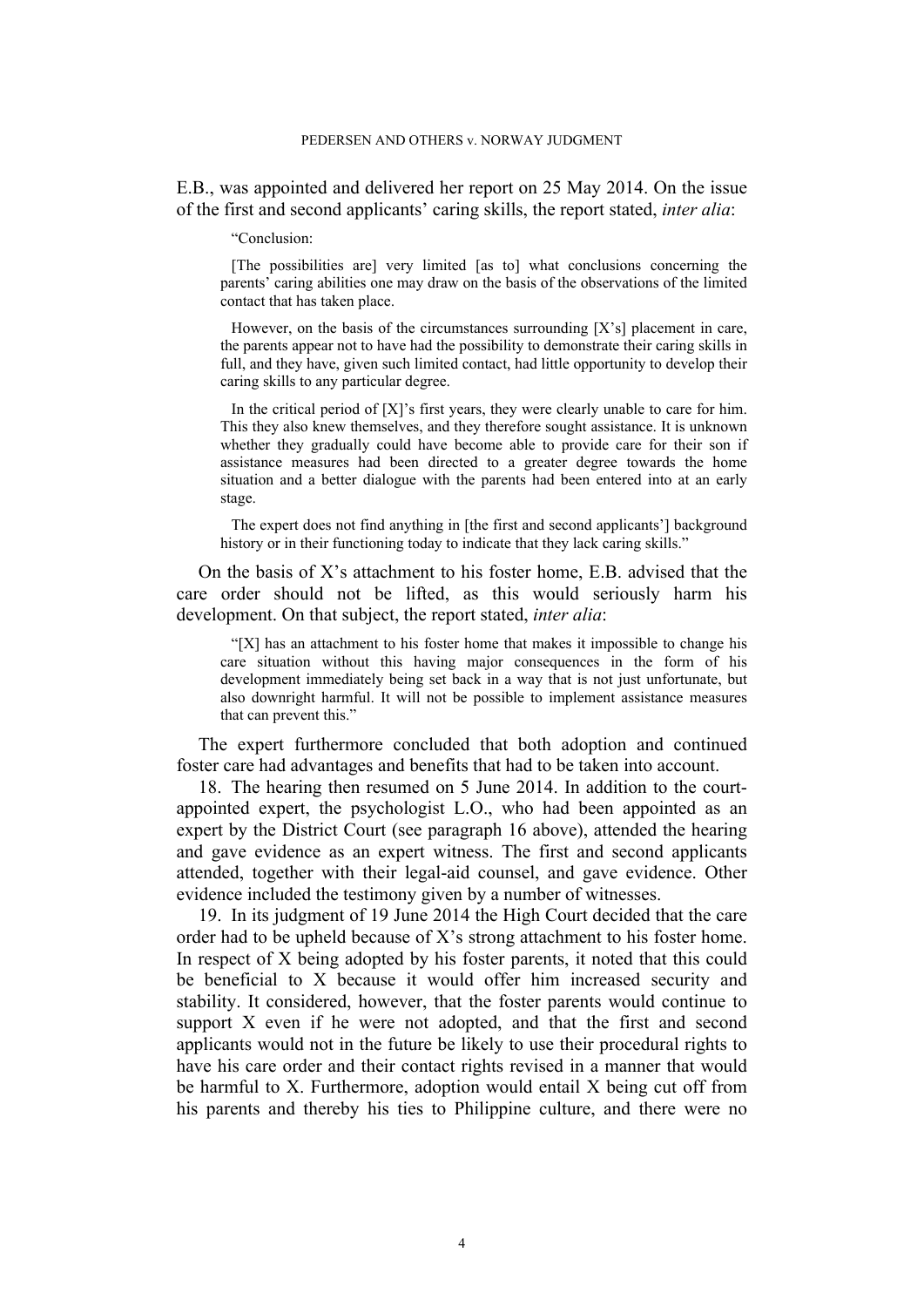grounds for assuming that the first and second applicants lacked caring skills. The High Court therefore concluded that it would not be correct to authorise X's adoption. The High Court noted that post-adoption contact under section 4-20a of the Child Welfare Act had been decided (see paragraph 38 below), and that adoption would thus not entail X losing all contact with his parents. Such post-adoption contact would be of a very limited extent, however, and in the High Court's view contact to a more traditional extent would be in X's best interests. It set contact rights at threehour visits, four times yearly.

20. The child welfare services appealed to the Supreme Court against the High Court's judgment in so far as it concerned parental responsibilities and adoption. The extent of post-adoption contact visits, or contact rights if adoption was not permitted, was not made a topic for examination by the Supreme Court. The first and second applicants did not appeal against the High Court's judgment in so far as it concerned the refusal to lift the care order. During the appeal hearing before the Supreme Court, a video was shown containing footage of several contact sessions between X and the first and second applicants. The video was commented on by a psychologist, T.H., who had been engaged by the second applicant. In other respects, the case heard by the Supreme Court was essentially the same as that which had been heard by the High Court.

21. In its judgment of 30 January 2015 (*Norsk Retstidende* (*Rt.*) 2015 page 110) the Supreme Court stated that it would review all aspects of the case and that the review would take place on the basis of the situation as it stood at the time that it gave its judgment. It also stated that the main question was whether adoption would be in the child's best interests, in accordance with section 4-20 (b) of the Child Welfare Act (see paragraph 38 below). However, what was in the child's best interests was closely linked to the "attachment criterion" specified under 4-20 (a).

22. As concerned the "attachment criterion", the Supreme Court noted that the Board, the District Court and the High Court had all concluded that it would lead to serious problems for X if he were moved from the foster home. According to the Supreme Court's assessment, no new information had been presented to it that altered that conclusion. It had to be assumed that X had a deep-rooted and secure attachment to the foster home and his foster parents. The Supreme Court also referred to the statement given by the court-appointed expert before the High Court.

23. Proceeding to the condition that any adoption had to be in the child's best interests, the Supreme Court stated that a forced adoption strongly affected the biological parents. The emotional pain of having a child adopted normally ran very deep. Family ties that were severed by forced adoption were protected by Article 8 of the Convention and by the Norwegian Constitution. Adoption also constituted an invasive measure for children, and, pursuant to the UN Convention on the Rights of the Child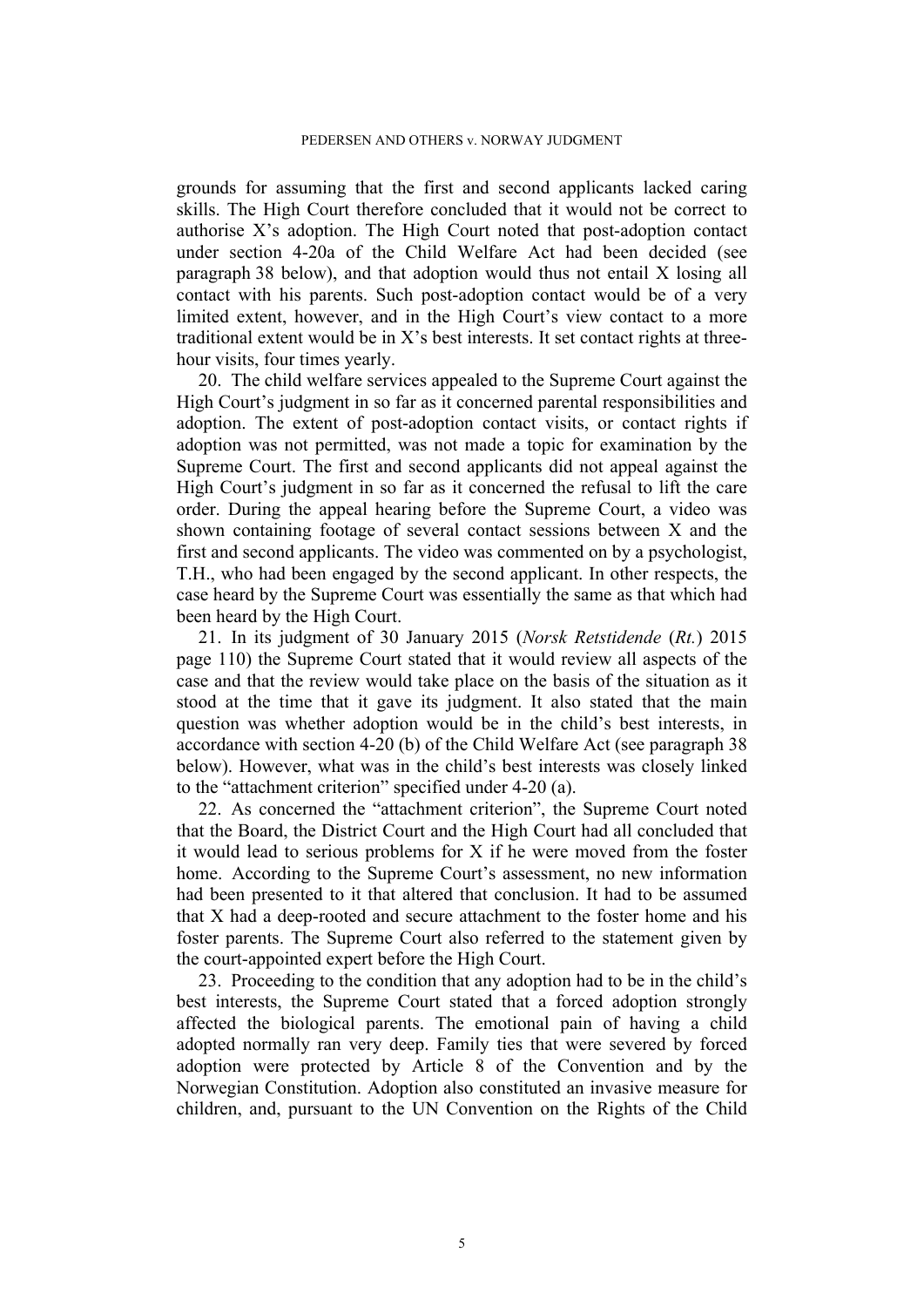Article 21, could therefore only be decided upon if it was in the best interests of the child. On the other hand, under the first paragraph of Article 3 § 1 of the UN Convention on the Rights of the Child and the Norwegian Constitution, the parent's interests had to yield in cases where decisive circumstances in respect of the child indicated adoption to be the best course of action. The Supreme Court also referred to the Court's judgment in *Aune v. Norway*, no. 52502/07, 28 October 2010.

24. The Supreme Court then looked at recent parliamentary documents in order to determine whether the legislature had intended to lower the threshold for adoption. It concluded that it had not. Statements in the documents indicated, however, that adoption was a desirable child welfare measure that should be used more often if there was a legal basis for it within the bounds of applicable law and Article 8 of the Convention. The parliamentary documents showed, moreover, that the legislature's wish for a greater use of adoption was grounded in research-based knowledge. The Supreme Court considered that such general experience and knowledge of the effects of adoption were important in connection with a concrete assessment of whether authorisation should be issued for adoption.

25. The Supreme Court went on to note that in 2010 a provision had been added to the Child Welfare Act (section 4-20a), allowing contact between a child and its biological parents after adoption (what was known as "open adoption"). Contact visits were contingent on the consent of the adoption applicants (*adoptivsøkerne*) and on it being in the child's best interests (see paragraph 38 below).

26. In several previous cases, the Supreme Court had urged the legislature to introduce such a provision. In its judgment of 1 April 1997 (*Rt.* 1997 page 534), it had maintained that this "would mean that the advantages for the child of being adopted would not have to be weighed against the advantages of a continued right to access for the biological parents".

27. While the Supreme Court was not of the opinion that the introduction of legal authority for contact visits had lowered the high threshold for adoption (*terskelen for adopsjon*), it was of the view that in some cases contact visits would mean that the arguments against adoption would not carry the same weight. The Supreme Court referred to *Aune*, cited above, § 78.

28. Proceeding to a concrete assessment of whether adoption was in  $X$ 's best interests, the Supreme Court noted that the situation at the time of its judgment was that he had lived virtually his whole life in the foster home, and had been only two and a half months old when he had been taken there. According to the expert assessment conducted by E.B., the psychologist, in the High Court's view (see paragraph 17 above), he had a minimal attachment to his biological parents, and his secure base was his foster home. He called his foster parents "mummy" and "daddy". He had a close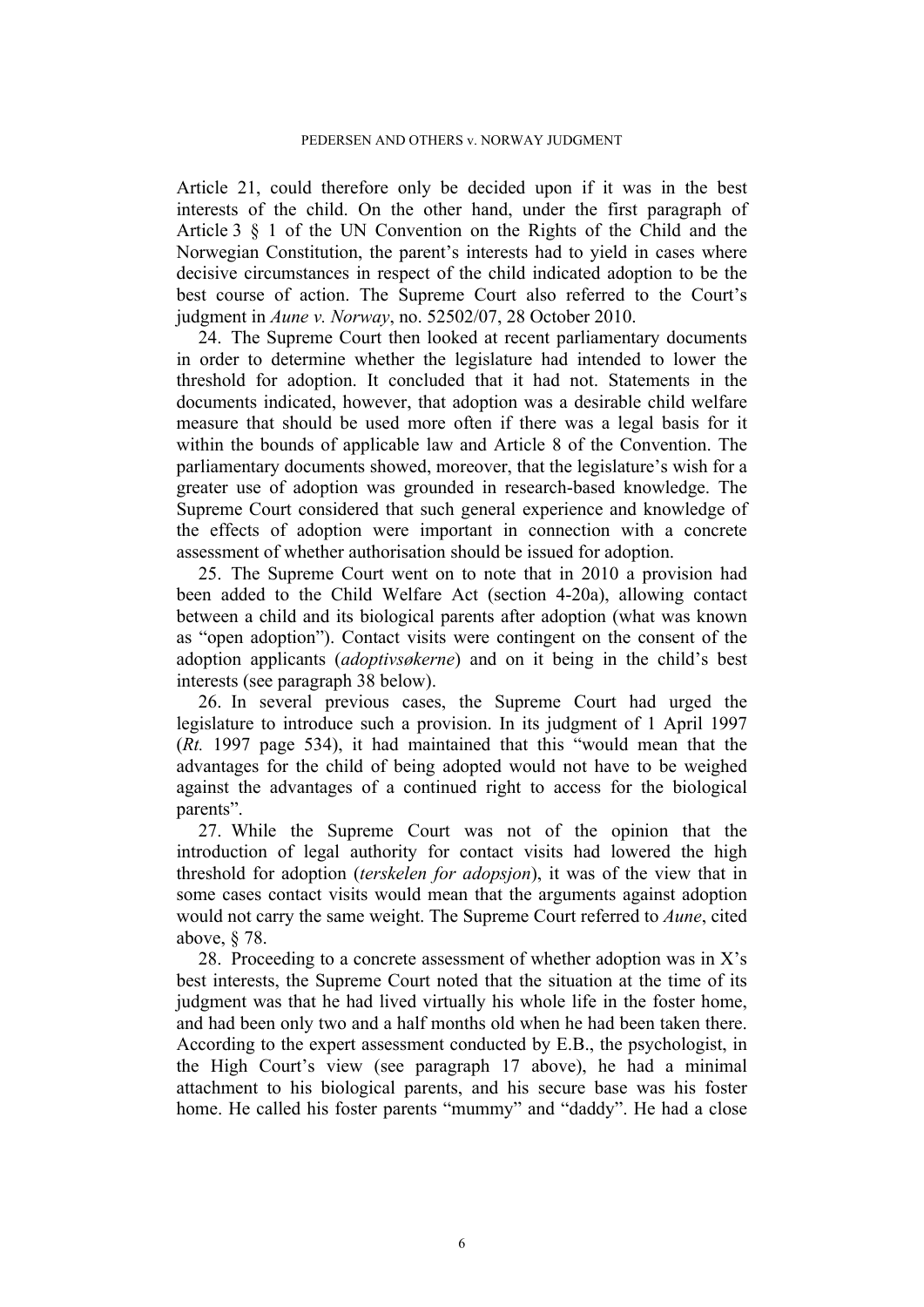and good relationship with the foster parents' biological son, who was a little older, with a younger girl who was also a foster child in the family, and with the extended family. It was clear from a memorandum from the child welfare services dated 17 October 2014 that X usually used his foster parents' surname when anyone asked what he was called.

29. The Supreme Court considered that that obviously strong and deeply-rooted attachment to the foster home should be strongly emphasized and that its view was supported by general knowledge regarding such situations. It noted that the primary attachment of very young children who had been placed in a foster home, as in the present case, was often to the foster parents. That consideration was supported by a White Paper on the protection of children's development (NOU 2012:5: Better protection of children's development (*Bedre beskyttelse av barns utvikling*)). At the time of the Supreme Court's judgment, X had a minimal attachment to the applicants.

30. Another factor that in the Supreme Court's view carried strong weight was that X was vulnerable and had a special need for security, stability and a predictable life situation. That factor had been emphasised in all the assessments of him that had been carried out, and, at the time of the Supreme Court's judgment too, he was a child with a special need for security and support. The High Court had referred to the fact that he was described as an insecure child, particularly in new and unfamiliar situations. He had started school by the time that the Supreme Court was considering its judgment, and it had been decided that he should have a special-needs education. The Educational and Psychological Counselling Service (*pedagogisk-psykologisk tjeneste* – PPT) had referred to "the need for an overview and predictability, the security of knowing who will look after him and who he should go to". It was clear from a statement by X's contact teacher (*kontaktlærer*) dated 6 November 2014 that he had settled in at school, but that he had problems concentrating and low self-confidence. Within this context, the Supreme Court also referred to a statement by L.O., the psychologist appointed as an expert witness by the District Court (see paragraph 16 above), who had also testified as an expert witness before the High Court (see paragraph 18 above). She had stated:

"In the High Court, the undersigned maintained the assessment that adoption would be in the child's best interests. This concerns a child with special-care needs, no attachment to the biological parents, and a special need for stability and calm."

31. The Supreme Court also considered that, within this context, it was an important factor (*et moment*) that, for virtually the whole of X's life, there had been disputes between his biological parents (the first and second applicants) and the municipality, and that new disputes could not be ruled out in future. The Supreme Court did not doubt that the first and second applicants' were motivated by a wish to ensure a good upbringing for X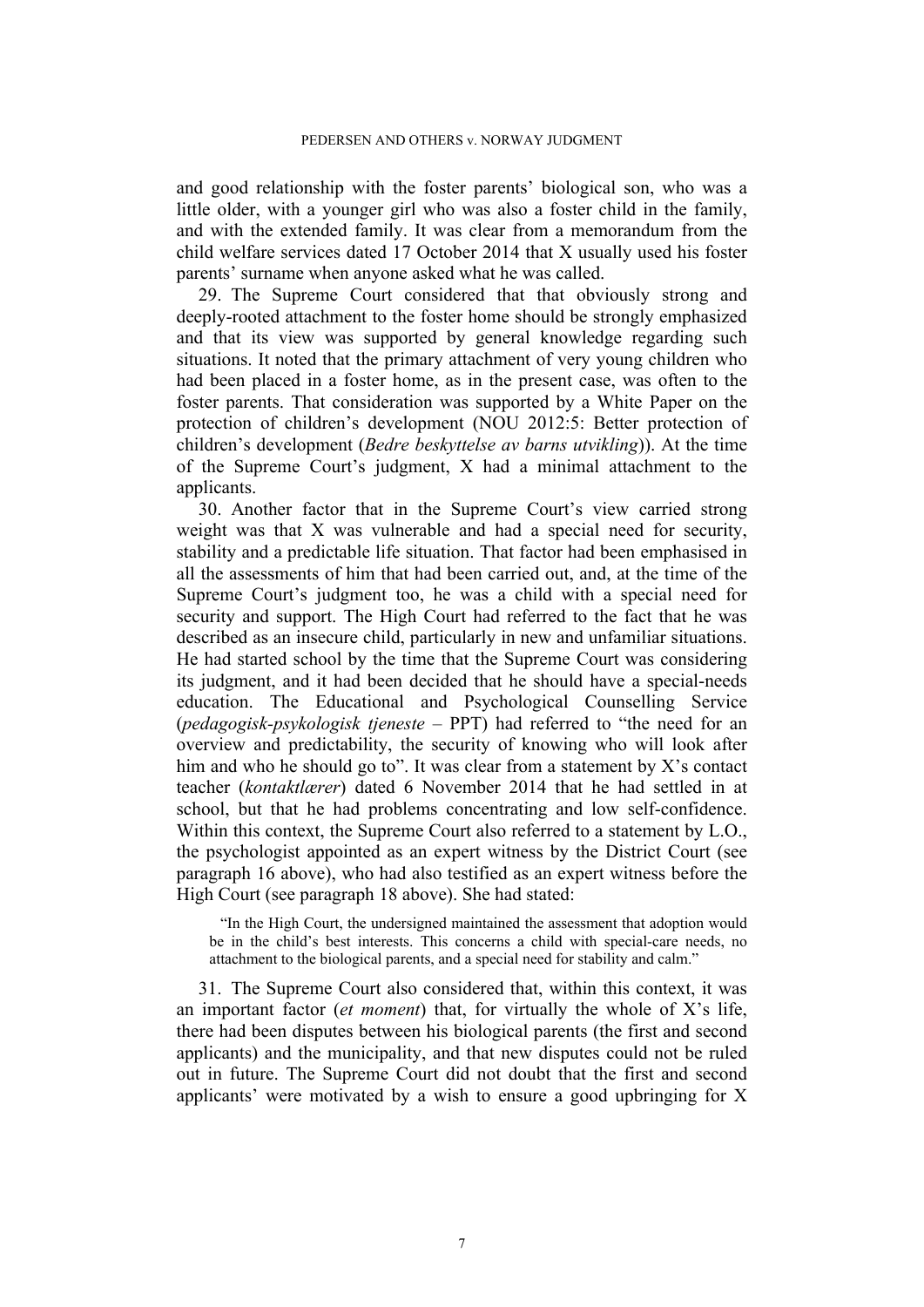with them, but emphasised that disputes about care did not contribute to providing the necessary stability and calm for him.

32. The High Court had given decisive weight to the importance of maintaining X's ties with his biological parents, and particularly his ethnic ties to the Philippines through the first applicant. In the Supreme Court's view, those considerations were safeguarded through the contact visits, which the District Court had set at twice a year, each with a duration of two hours. The foster parents had taken a positive attitude to the contact visits, and there was every reason to believe that the visiting arrangement would work as intended. As had been stated by the European Court of Human Rights in the *Aune* case (see *Aune,* cited above, § 78), the contact visits meant that X would not be cut off from his roots and his ethnic background.

33. The first and second applicants had argued that Article 8 of the Convention had been violated by the original care order, and by the child welfare services' not doing more to facilitate reunification. It followed from case-law of the European Court of Human Rights that taking a child into care should normally be seen as a temporary measure, and that the overall purpose of child welfare measures should be reunification.

34. The Supreme Court stated in response that it based its view on the desirability of achieving family reunification, but that it could nonetheless not agree with the first and second applicants' argument. Their objections to the care order in 2009 – which, among other things, had related to the first applicant having been hampered by language problems and medication – had been rejected by the Board and the District Court. The first and second applicants had had relatively frequent contact sessions with X both before and after the stay at the parent-child institution (see paragraph 10 above), and the purpose of the stay at the institution had been to facilitate reunification. It had turned out, however, that the first and second applicants had been incapable of providing X with the necessary care. Nor could the Supreme Court see that the subsequent treatment could be criticised: the care order and the extent of contact had been stipulated after assessments had been made by experts. Nor was there any information that could give reason to conclude that further measures should have been taken to assist the first and second applicants.

35. In any event, it was X's best interests at the time of the Supreme Court's judgment that was the decisive factor when assessing whether authorisation for adoption should be issued, and not whether there might have been shortcomings in the authorities' efforts to return the child to his parents at an earlier and (at the time that the Supreme Court examined the case) past, stage.

36. On the basis of the above, the Supreme Court reached the conclusion that there were especially strong reasons for issuing an authorisation for adoption, and the District Court's judgment was accordingly upheld.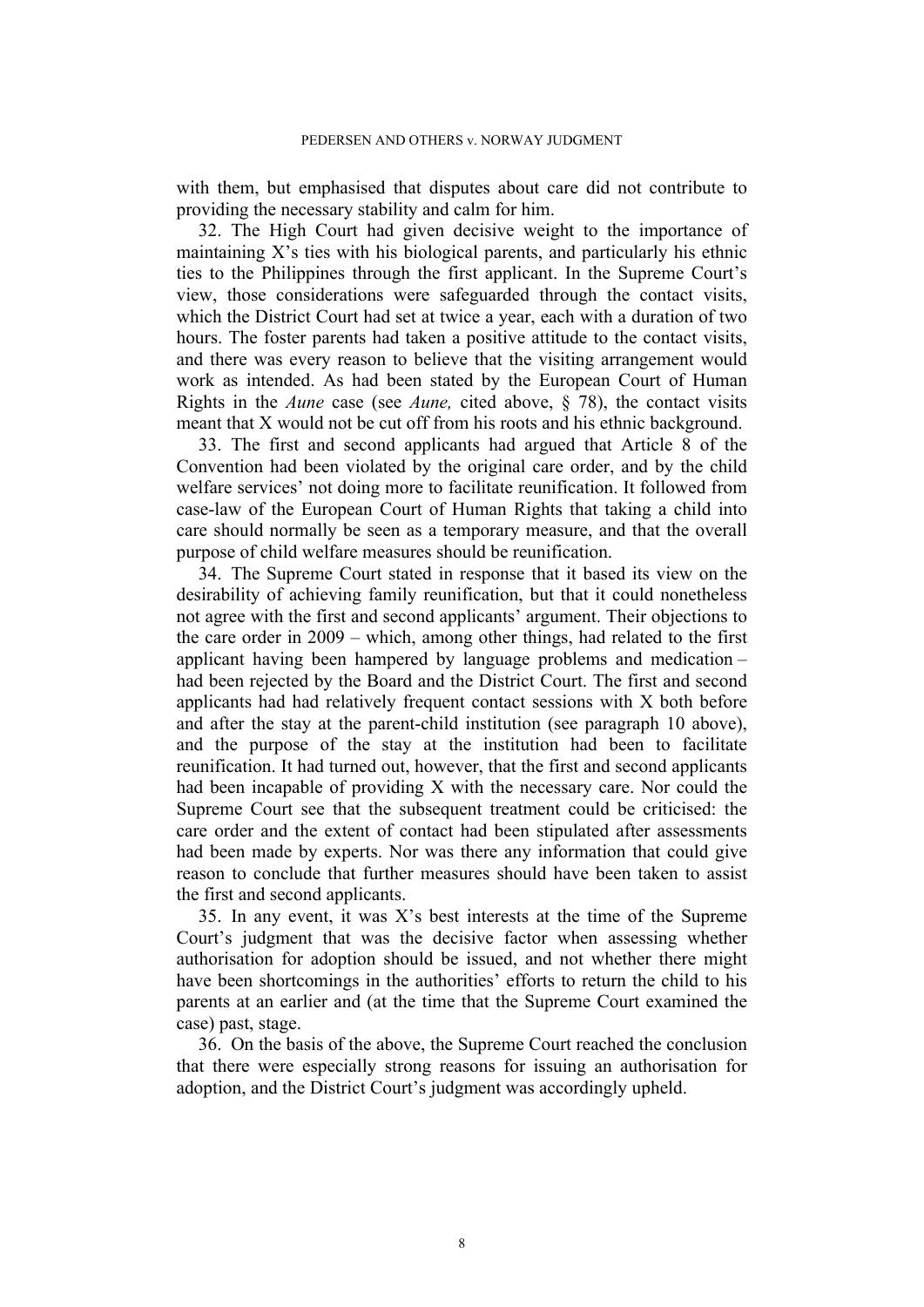#### PEDERSEN AND OTHERS v. NORWAY JUDGMENT

### II. RELEVANT LAW AND PRACTICE

37. Articles 102 and 104 of the Norwegian Constitution of 17 May 1814 (*Grunnloven*), as revised in May 2014, read as follows:

#### **Article 102**

"Everyone has the right to the respect of their privacy and family life, their home and their communication. Search of private homes shall not be made except in criminal cases. The authorities of the state shall ensure the protection of personal integrity."

#### **Article 104**

"Children have the right to respect for their human dignity. They have the right to be heard in questions that concern them, and due weight shall be attached to their views in accordance with their age and development.

For actions and decisions that affect children, the best interests of the child shall be a fundamental consideration.

Children have the right to protection of their personal integrity. The authorities of the State shall create conditions that facilitate the child's development, including ensuring that the child is provided with the necessary economic, social and health security, preferably within their own family."

It follows from the Supreme Court's case-law – for instance its judgment of 29 January 2015 (Rt. 2015 page 93, paragraphs  $57$  and  $67$ ) – that the above provisions are to be interpreted and applied in the light of their international law models, which include the Convention and the case-law of the European Court of Human Rights.

38. The relevant sections of the Child Welfare Act of 17 July 1992 (*barnevernloven*) read:

#### **Section 4-20 Deprivation of parental responsibility. Adoption**

"If the county social welfare board has made a care order in respect of a child, the county social welfare board may also decide that the parents shall be deprived of all parental responsibility. If, as a result of the parents being deprived of parental responsibility, the child is left without a guardian, the county social welfare board shall as soon as possible take steps to have a new guardian appointed for the child.

When an order has been made depriving parents of parental responsibility, the county social welfare board may give its consent for [their] child to be adopted by persons other than the parents.

#### Consent may be given if

(a) it must be regarded as probable that the parents will be permanently unable to provide the child with proper care or the child has become so attached to persons and the environment in which he or she is living that, on the basis of an overall assessment, removing the child may lead to serious problems for him or her, and

(b) adoption would be in the child's best interests, and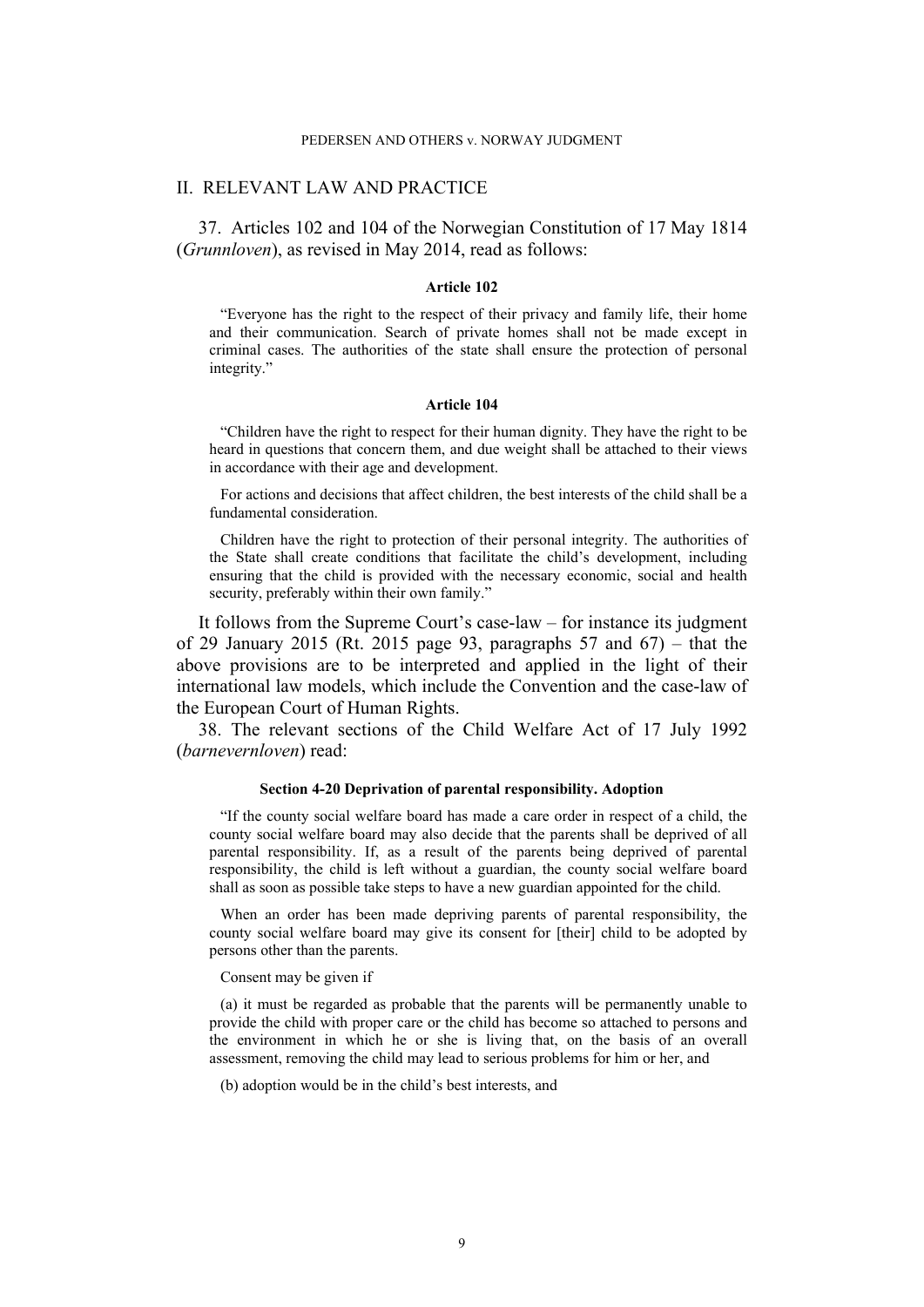(c) the adoption applicants have been the child's foster parents and have shown themselves fit to bring up the child as their own, and

(d) the conditions for granting an adoption under the Adoption Act are satisfied.

When the county social welfare board consents to adoption, the Ministry shall issue the adoption order."

#### **Section 4-20a. Contact visits between the child and his or her biological parents after adoption**

"When the county social welfare board issues an adoption order under section 4-20, it shall, if any of the parties have requested it, at the same time consider whether there shall be contact visits between the child and his or her biological parents after the adoption has been carried out. If limited contact visits after adoption in such cases are in the child's best interests, and the adoption applicants consent to such contact, the county social welfare board shall make an order for such contact. In such a case, the county social welfare board must at the same time determine the extent of that contact.

...

An order regarding contact visits may only be reviewed if special reasons justify doing so. Special reasons may include the child's opposition to contact or the biological parents' failure to comply with the contact order. ..."

39. Other relevant material relating to domestic and international law is referred to in the Court's recent judgment in the case of *Strand Lobben and Others v. Norway* [GC], no. 37283/13, §§ 122-139, 10 September 2019, to which reference is made.

# THE LAW

## I. ALLEGED VIOLATION OF ARTICLE 8 OF THE CONVENTION

40. The applicants complained under Article 8 of the Convention that their right to respect for their family life had been infringed through the domestic authorities' decisions to deprive the first and second applicants of their parental responsibility for X, to allow the adoption of X and to restrict the applicants' subsequent contact. They furthermore alleged that the domestic authorities had failed to try to reunite the family and that the domestic procedure had been unfair since they had not been sufficiently involved in the process

41. Article 8 of the Convention reads:

"1. Everyone has the right to respect for his private and family life, his home and his correspondence.

2. There shall be no interference by a public authority with the exercise of this right except such as is in accordance with the law and is necessary in a democratic society in the interests of national security, public safety or the economic well-being of the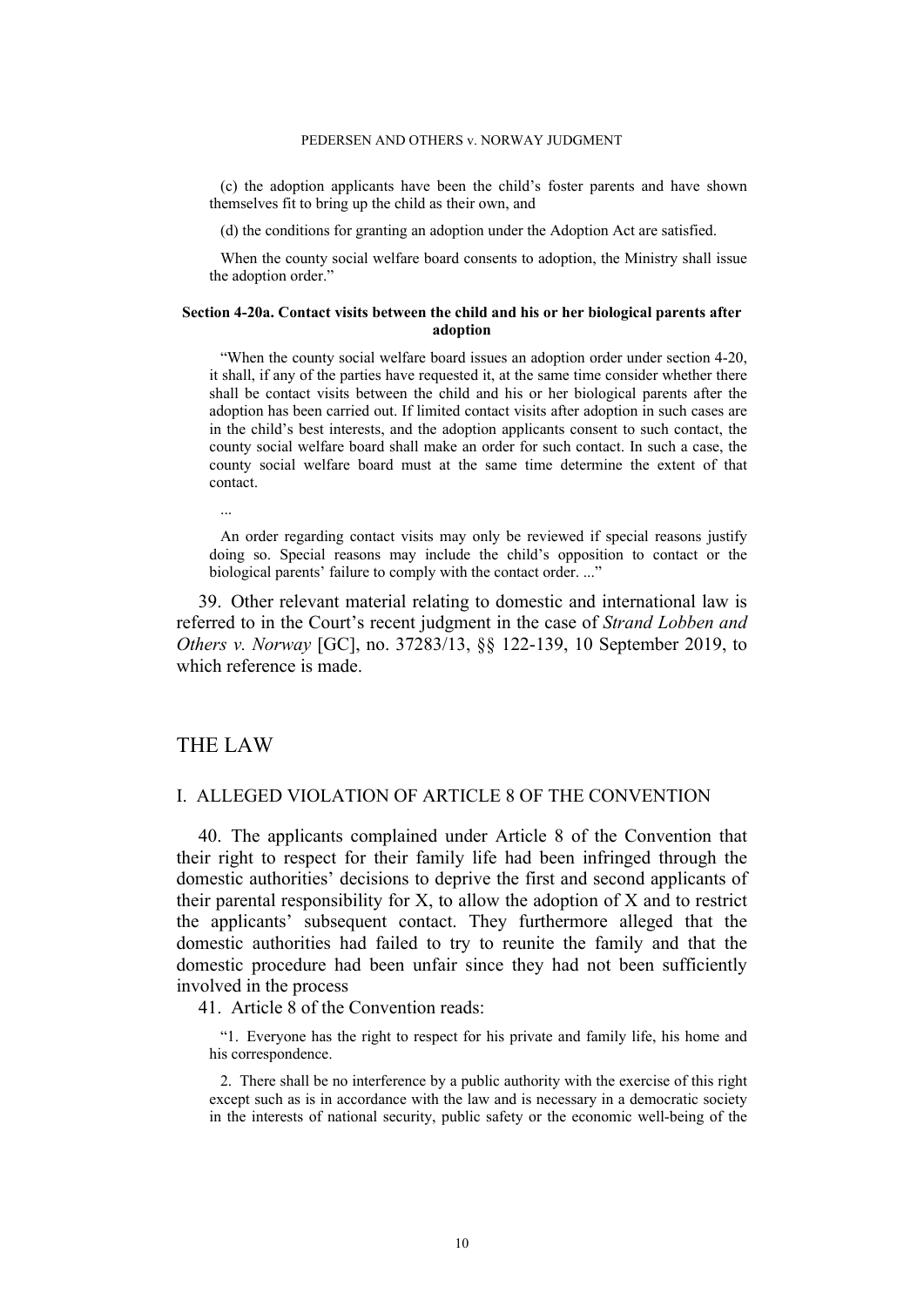#### PEDERSEN AND OTHERS v. NORWAY JUDGMENT

country, for the prevention of disorder or crime, for the protection of health or morals, or for the protection of the rights and freedoms of others."

42. The Government contested that argument.

### **A. Admissibility**

43. The Government submitted that the application in so far as it concerned the third applicant, X, was incompatible *ratione personae* with Article 8 of the Convention and should therefore be declared inadmissible, in accordance with Article 35 §§ 3 (a) and 4. They took note of the majority's view in the case of *Strand Lobben and Others v. Norway* ([GC], no. 37283/13, §§ 154-159, 10 September 2019), but maintained that there was in the instant case a conflict of interest between X and his biological parents.

44. The applicants argued that it would be in line with the Court's caselaw to accept the first and second applicants lodging the complaint on behalf of X and emphasised that X's interests would otherwise not be brought to the Court's attention.

45. The Court recently examined an identical objection from the respondent Government in the case of *Strand Lobben and Others*, cited above, §§ 154-159), and concluded that that objection had to be dismissed. The Court's considerations in that judgment in its view also apply to the instant case.

46. Accordingly, the Court dismisses the Government's objection regarding the third applicant. It furthermore notes that none of the complaints are manifestly ill-founded within the meaning of Article 35 § 3 (a) of the Convention or inadmissible on other grounds. They must therefore be declared admissible.

### **B. Merits**

### *1. The parties' submissions*

### **(a) The applicants**

47. The applicants maintained that the domestic authorities had not advanced relevant and sufficient reasons for the decision to deprive the first and second applicants of their parental responsibility for X, to allow X's foster parents to adopt him, and to allow the first and second applicants only limited contact. The first and second applicants argued that the circumstances in question had not been exceptional.

48. The applicants had been in a vulnerable situation after X's birth and the authorities had not made serious and sustained efforts to facilitate the reuniting of X with his biological parents. The authorities had not given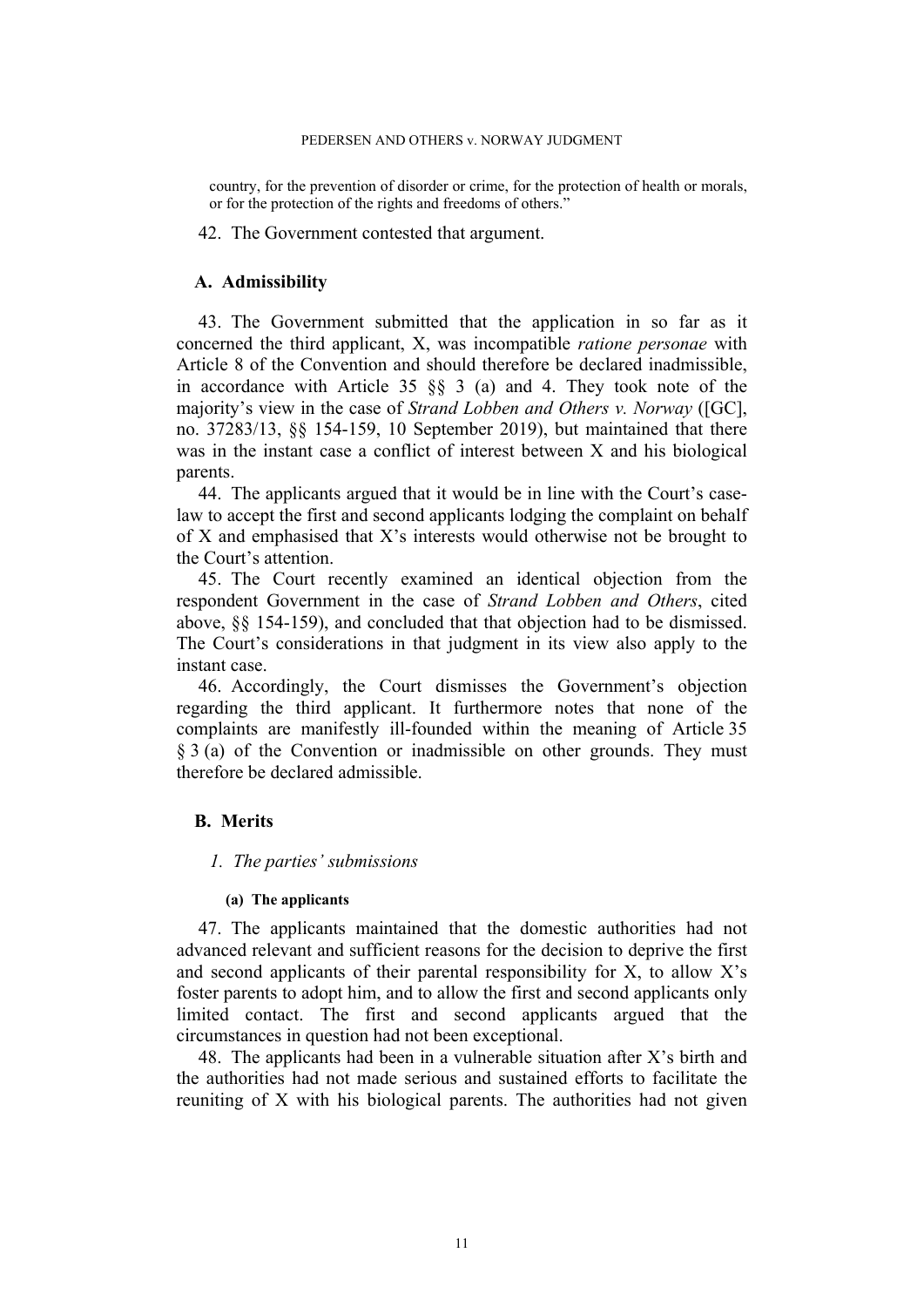sufficient consideration to additional measures of support as an alternative to separating X from his parents.

49. The authorities had never instituted sound and regular contact between the first two applicants and X in order for them to reconnect with and strengthen their ties to him.

50. The applicants were of the view that the facts of the instant case disclosed a "pattern" similar to that in the case of *Strand Lobben and Others*, cited above.

#### **(b) The Government**

51. The Government argued that the measures taken in the case, while far-reaching, had been clearly supported by relevant and sufficient reasons.

52. The decision-making process had been fair and had afforded due respect to the applicants' rights. The measures complained of had been considered by the domestic authorities to be in the best interests of X.

53. The use of adoption as a child welfare measure had been the result of the express will of a majority of the Norwegian Parliament. That majority had over the last decade repeatedly stated that adoptions by foster parents should be used more frequently in cases where a child faced a long-term placement away from the biological parents. Parliament had based this decision on contemporary research into both child psychology and the developmental outcomes of children growing up in public care.

54. With respect to the Court's judgment in the case of *Strand Lobben and Others*, cited above, the Government particularly stressed that the legal basis for the impugned adoption decision in that case had differed from that in the present case. In the present case it had solely been X's attachment to his foster home that had made adoption necessary. For the same reason, the fact that there had been repeated legal proceedings between the biological parents and the local authorities was an aspect of some relevance to the instant case (see, in contrast, *Strand Lobben and Others*, cited above, §§ 212 and 223).

55. Moreover, adoption had in the instant case been decided on the basis of updated information, including two new separate expert reports. Furthermore, the Supreme Court had given a substantiated assessment of X's vulnerability and carried out a broad balancing of the conflicting views and interests at stake. Nor was the Court's consideration that the domestic authorities in the case of *Strand Lobben and Others* had not seriously contemplated any possibility of the child's reunification with his biological family (§ 220) transferrable to the instant case, in so far as the first and second applicants had not appealed against the decision not to lift the care order for X and their caring skills had not been a matter before the Supreme Court. Lastly, the Government emphasised that if the Court were to find that it has jurisdiction to decide that the domestic authorities had not fulfilled their positive obligations under Article 8 of the Convention during the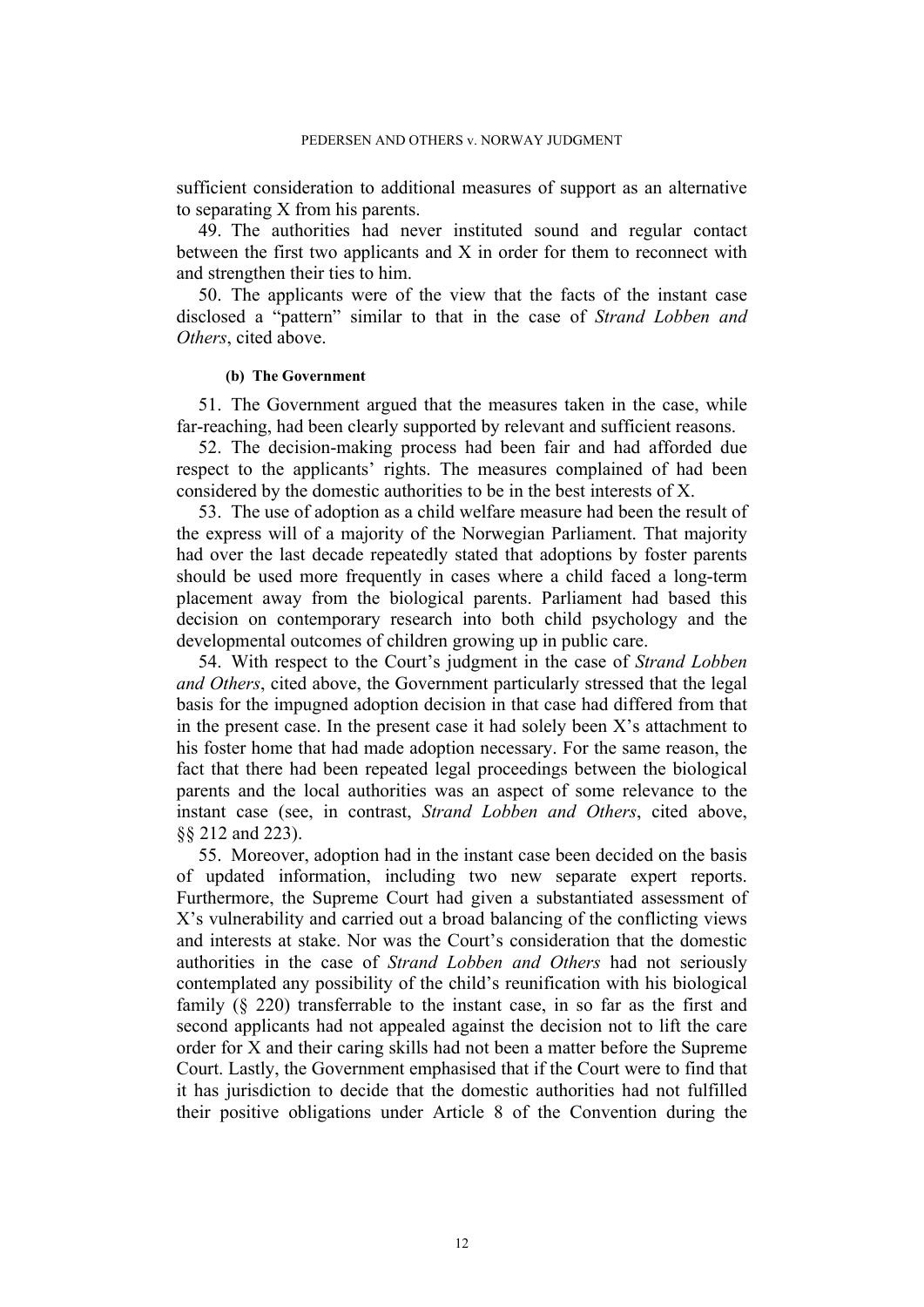period preceding the adoption proceedings, a finding to that effect would not signify that the adoption entailed a violation of that provision.

## *2. Third party submissions*

56. The Czech Government (who were granted leave to intervene as third parties in the proceedings) focused mainly on the approach of the respective authorities after the placement of children in foster care, since immediate active work with biological families after the placement of children in care – as well as the frequency of contact between children and their biological parents – appeared to be crucial factors in maintaining original family ties. They also commented on the deprivation of parental responsibility and on adoptions carried out without the consent of the respective biological parents.

57. The Czech Government stressed that the principle of the best interests of children was not designed to be a "trump card", noting that the rights of biological parents had to be duly taken into account. They also stated that as a matter of fact, foster parents often did not want a child to keep in touch with his or her biological family as it could create an obstacle to the future adoption of that child. If a small child was taken into public care and very limited contact rights were granted, it was obvious that no attachment would be established between that child and his or her biological parents. Hence, it was a vicious circle. Contact rights amounting to just a few hours a year could not pursue the aim of reuniting the family in question. Such a state of affairs not only jeopardised the proper development of the biological parent's ties with the child but also set in motion a process that was likely to prove to be irreversible, thereby putting the biological parents at a significant disadvantage in any contest with prospective adopters for the custody of the child. Moreover, foster parents were entitled to give their opinion on the revocation of a care order, a right that was heavily detrimental to the biological parents. In order for any effort to reunite a family to be serious, contact would have to occur several times a week and increase in time up to the frequency of daily visits.

58. As to adoption, the Czech Government submitted that the crucial question was whether adoption (and possible subsequent restrictions or a ban on visiting rights) in cases where the biological parents wanted to participate in bringing up their child and to exercise visiting rights, were in compliance with Article 8 of the Convention. They stressed that there was no right to adoption for parents looking for children; rather, the prime objective of adoption should be to give a child a family and not to give a family a child.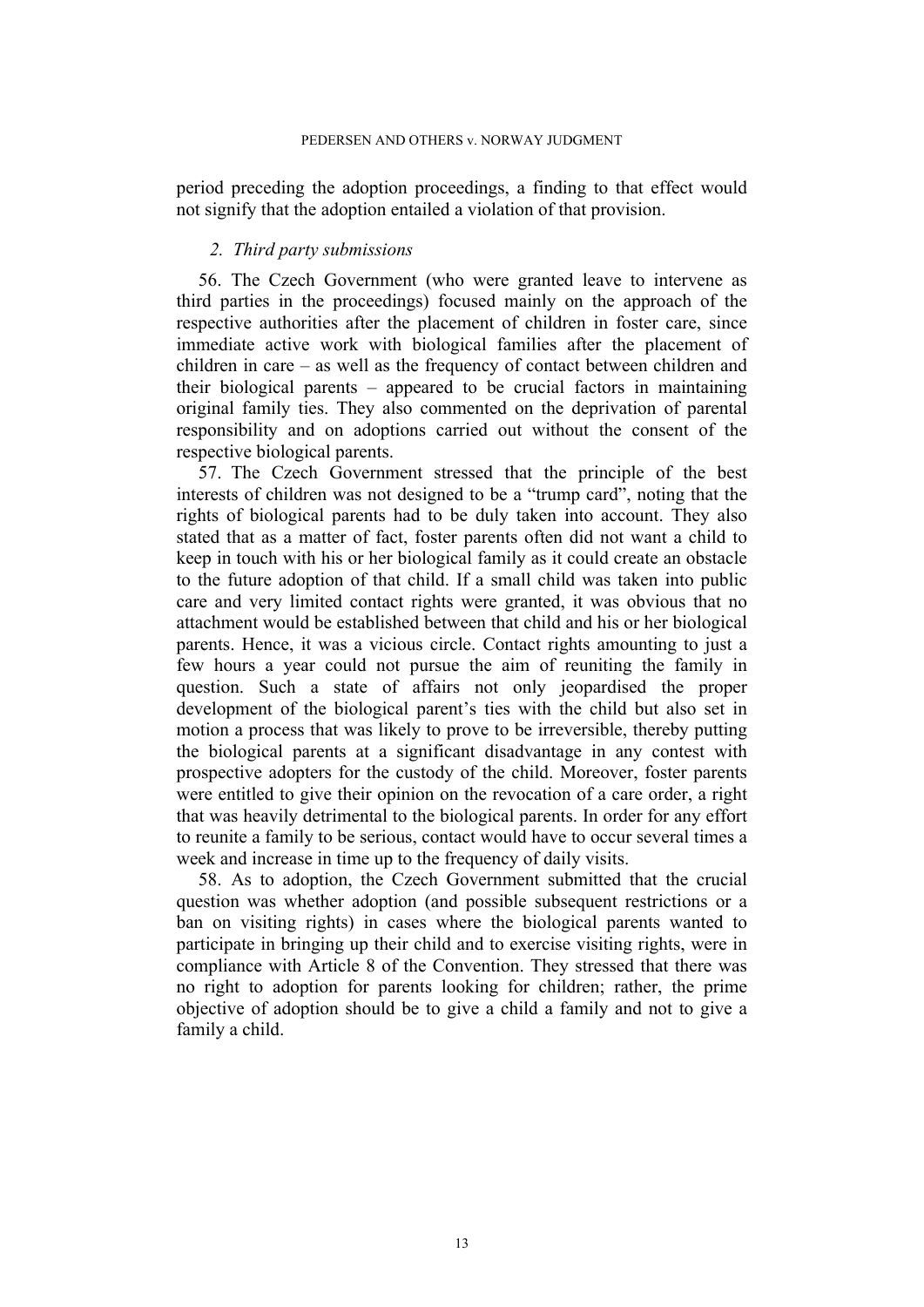### *3. The Court's assessment*

59. It is not for the Court to examine whether X's foster care should have been discontinued, but solely to examine the decision to replace the foster care arrangement with an adoption – including the withdrawal of parental responsibilities in respect of  $\overline{X}$  for that purpose – and the decision on post-adoption contact visits. The parties agreed that those measures had amounted to an interference in the applicants' right to respect for their family life, that they had been in accordance with the law – namely the 1992 Child Welfare Act (see paragraph 38 above) – and had pursued the legitimate aims of protecting X's "health or morals" and his "rights". The Court does not see that this can be called into question and will examine whether the measures were necessary in a democratic society under Article 8 § 2 of the Convention.

### **(a) General principles**

60. The general principles applicable to cases involving child welfare measures, including measures such as those at issue in the present case, are well-established in the Court's case-law, and were recently extensively set out in the case of *Strand Lobben and Others v. Norway* [GC], no. 37283/13, §§ 202-213, 10 September 2019, to which reference is made. For the purpose of the present analysis, the Court reiterates that regard to family unity and for family reunification in the event of separation are inherent considerations in the right to respect for family life under Article 8 of the Convention. Accordingly, in the case of imposition of public care restricting family life, a positive duty lies on the authorities to take measures to facilitate family reunification as soon as reasonably feasible. Moreover, any measure implementing such temporary care should be consistent with the ultimate aim of reuniting the natural parents and the child. The positive duty to take measures to facilitate family reunification as soon as reasonably feasible will begin to weigh on the competent authorities with progressively increasing force as from the commencement of the period of care, subject always to its being balanced against the duty to consider the best interests of the child. The ties between members of a family, and the prospect of their successful reunification will perforce be weakened if impediments are placed in the way their having easy and regular access to each other (ibid., §§ 205 and 208).

61. Furthermore, the Court recalls that in instances where the respective interests of a child and those of the parents come into conflict, Article 8 requires that the domestic authorities should strike a fair balance between those interests and that, in the balancing process, particular importance should be attached to the best interests of the child which, depending on their nature and seriousness, may override those of the parents. Moreover,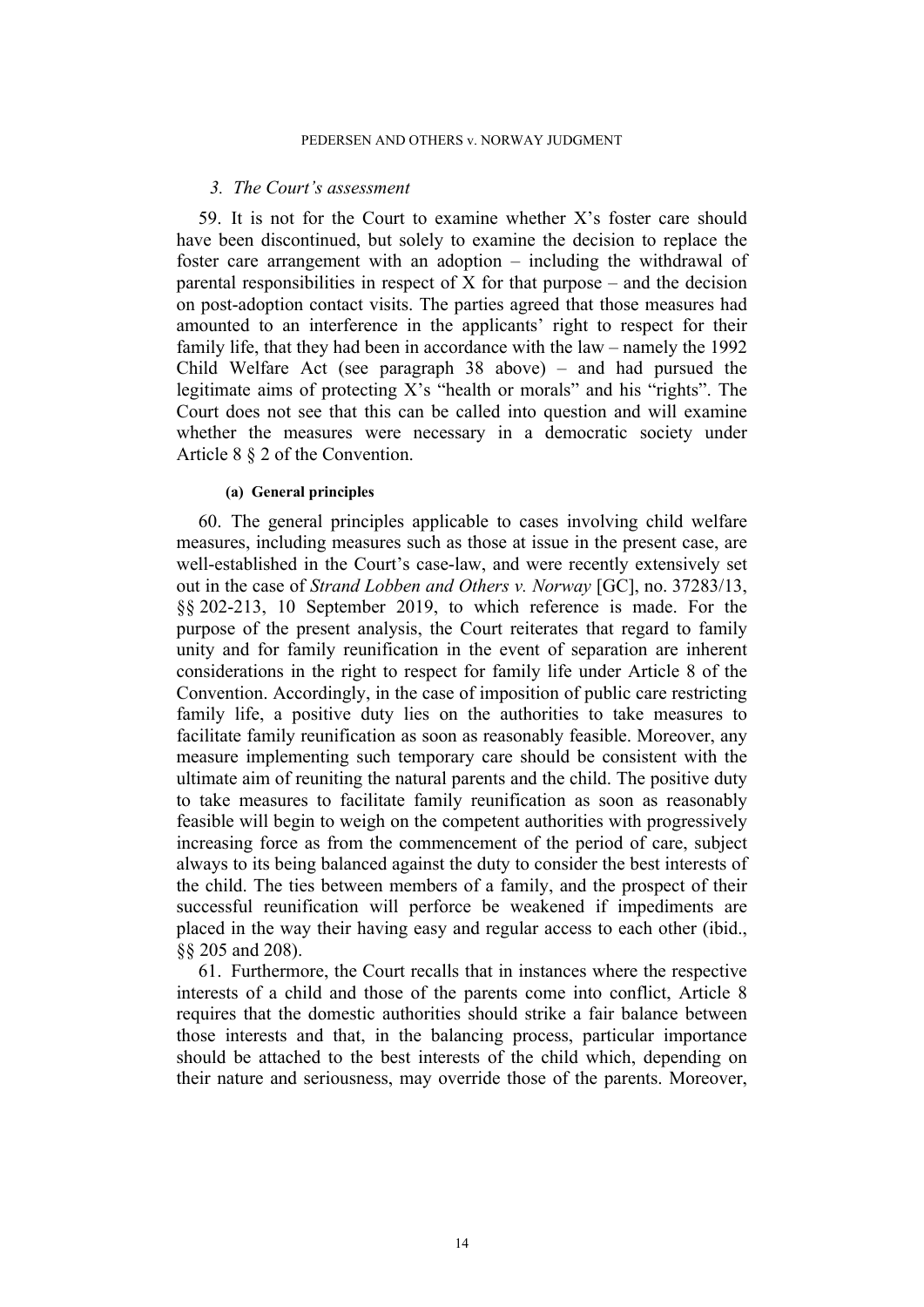family ties may only be severed in "very exceptional circumstances" (ibid., §§ 206 and 207).

62. The Court also reiterates that the margin of appreciation to be accorded to the competent national authorities will vary in light of the nature of the issues and the seriousness of the interests at stake, such as, on the one hand, the importance of protecting a child in a situation which is assessed as seriously threatening his or her health or development and, on the other hand, the aim to reunite the family as soon as circumstances permit. The Court thus recognises that the authorities enjoy a wide margin of appreciation in assessing the necessity of taking a child into care. A "stricter scrutiny" is called for in any further limitations, such as restrictions placed by the authorities on parental rights of access, and of any legal safeguards designed to secure an effective protection of the right of parents and children to respect for their family life. Such further limitations entail the danger that the family relations between the parents and a young child are effectively curtailed (ibid., § 211).

#### **(b) Application of those principles to the instant case**

63. The Court initially observes that the case was heard first by the County Social Welfare Board and thereafter by three judicial instances. The proceedings were overall extensive, and included at several instances the hearing of numerous witnesses and the parents in person. Both the District Court and the High Court appointed experts, although the High Court was of the view that the expert appointed by the District Court had been given too limited a mandate (see paragraph 17 above). Moreover, the benches of both the District Court and the High Court, as well that of the Board, included a psychologist and a lay person, in addition to legal professionals (see paragraph 17 above, as concerns the High Court). The parents were also provided with legal-aid counsel, were active in the proceedings and had every opportunity to present their case. At the same time, the Court notes that the Supreme Court reversed the High Court's unanimous judgment to the effect that authorisation for X's adoption should not be issued without the Supreme Court having had the same benefit of direct contact with all persons involved as had had those hearing the case at lower instances.

64. Proceeding to the merits, the Court takes note of the factors on which the Supreme Court relied when consenting to  $X$ 's adoption – in particular the need to secure X's position in the foster home environment, his age and maturity, his lack of social ties to the first and second applicants, his having lived nearly all his life with his foster parents (regarding them as his own parents), the foster parents' suitability to be his carers, and the damage that removing him from his foster home environment would entail (see, in particular, paragraphs 22 and 28-32 above) – and considers that they were relevant factors, according to the Court's case-law (see, for instance, *Johansen v. Norway* (dec.),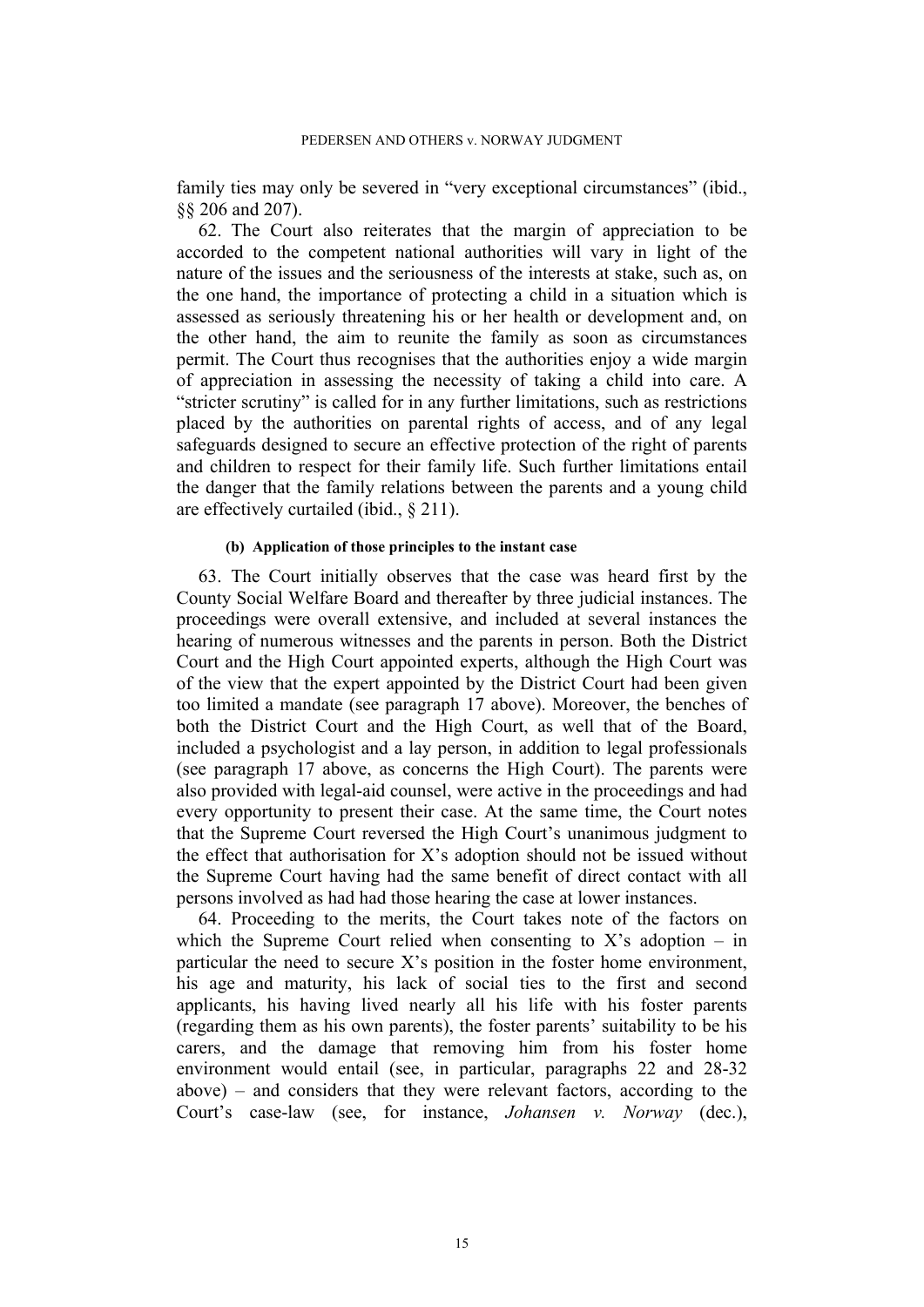no. 12750/02, 10 October 2002, and *Aune v. Norway*, no. 52502/07, §§ 76-78, 28 October 2010). The Supreme Court's conclusions were supported by L.O., the psychologist who had been appointed as an expert by the District Court (see paragraph 30 above).

65. The Court also bears in mind that decisive weight cannot always be attached to the fact that a parent has recovered his or her capacity to assume care (see, for example, *Rieme v. Sweden*, 22 April 1992, §§ 70-71, Series A no. 226-B; *Olsson v. Sweden (no. 2)*, 27 November 1992, §§ 87-88, Series A no. 250; *Hokkanen v. Finland*, 23 September 1994, §§ 63-64, Series A no. 299-A; and *Johansen*, cited above). Moreover, in the instant case, X clearly enjoyed "family life" with his foster parents at the time that the decision to authorise his adoption was made, and it was accordingly not the adoption decision that set in motion the bonding of the child with the adoptive parents; rather, that decision consolidated and formalised existing ties (see, for example, *Chepelev v. Russia*, no. 58077/00, § 29, 26 July 2007). In addition, the Court reiterates that it has previously refrained from attempting to untangle the opposing considerations inherent in questions concerning whether adoption or long-term foster care may be in the best interests of a child in a specific case (see, in particular, *P.*, *C. and S. v. the United Kingdom*, no. 56547/00, § 136, ECHR 2002-VI).

66. The Court's task is not limited, however, to scrutinising solely the reasons advanced by the Supreme Court for upholding the District Court´s authorisation of adoption. Whilst, in the absence of any complaint by the applicants regarding the initial placement order and the decision of the domestic authorities not to lift the care order, the Court cannot examine and rule on these issues separately (see paragraph 59 above), it must nevertheless assess the case and the proceedings as a whole (see *Strand Lobben and Others*, cited above, §§ 203 and 212).

67. In that regard, the Court notes that the proceedings complained of began in 2012, when the first and second applicants applied to have the care order lifted (see paragraph 14 above). In order to consider those proceedings correctly, the Court has to put them into their context, which inevitably means to some extent having regard to the related proceedings concerning public care and contact restrictions (ibid., § 148). In doing so, the Court observes that X's initial placement in care was to a large part related to the first and second applicants' issues with mental health at the time in question (see paragraph 9 above). Notwithstanding that circumstantial justification for the care order, the Board and the District Court both proceeded on the assumption that the placement would be long-term (see paragraphs 12 and 13 above). When the Board issued the care order on 23 October 2009, it, referred to, *inter alia*, the likely long-term nature of the foster care and set the first and second applicants' contact rights at only two visits yearly, each time for two hours (see paragraph 12 above). That decision was upheld by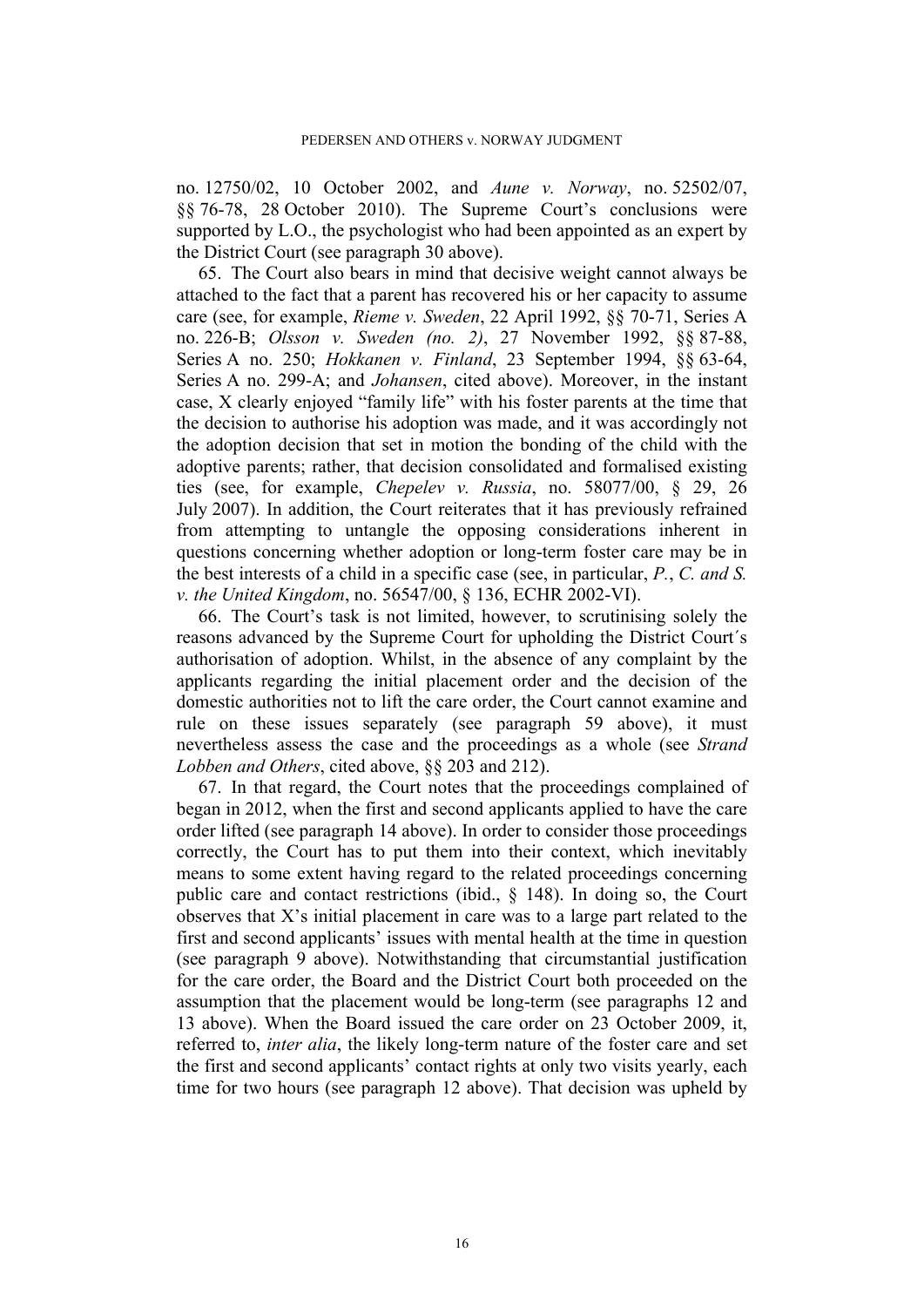the District Court. In the meantime, only one visit was carried out (see paragraph 13 above).

68. The Court emphasises that to the extent that these decisions implied that the authorities had given up reunification of the child and the natural parents as the ultimate goal, the conclusion that placement must be considered to be long-term should only have been drawn after careful consideration and also taking account of the authorities' positive duty to take measures to facilitate family reunion. However, in this case the decision to impose a very strict visiting regime cemented the situation at the very outset, making it highly probably that the child would become attached to the foster parents and alienated from the natural parents, thus precluding any realistic possibility of eventual reunification. Indeed, this is precisely what happened in the present case. In this respect, the Court recalls that where the authorities are responsible for a situation of family breakdown because they have failed in their obligation to take measures to facilitate family reunification, they may not base a decision to authorise adoption on the grounds of the absence of bonds between the parents and the child (see *Strand Lobben and Others*, cited above, § 208).

69. Furthermore, the above decisions taken in 2009 and 2010 laid out the arrangements that were in force when the first and second applicants lodged their claim to have the care order lifted; as a result of those arrangements, when the domestic authorities were called upon to decide on the first and second applicants' claim in the course of the proceedings complained of, they had scarce experience from which to draw conclusions in respect of their caring skills (ibid., § 221). That issue was not expressly raised by the District Court, which itself failed to include any assessment of the first and second applicants' caring skills in the mandate given to the expert that it appointed (see paragraphs 16-17 above). It was, however, aptly illustrated by the report by the expert appointed by the High Court: that expert expressly stated in her report that the first and second applicants had been allowed neither to fully demonstrate nor to develop their caring skills to any particular degree (see paragraph 17 above). At the time of the impugned proceedings, there was thus in the Court's view already a risk that the family would not be reunited, even though there had been improvements in the first and second applicants' situation, and that expert found nothing to indicate that they lacked caring skills (ibid.). Nonetheless, instead of attempting to find measures that could counter that risk – and in a situation where the first and second applicants had effectively consented to uphold the *status quo* by not appealing against the High Court's judgment in respect of the refusal to lift the care order – the domestic authorities, by way of the Supreme Court's judgment, ultimately decided to increase it by authorising X's adoption and setting only limited post-adoption contact visits. In those circumstances, the Court does not find it decisive that the Supreme Court's judgment on adoption was not based on an assessment of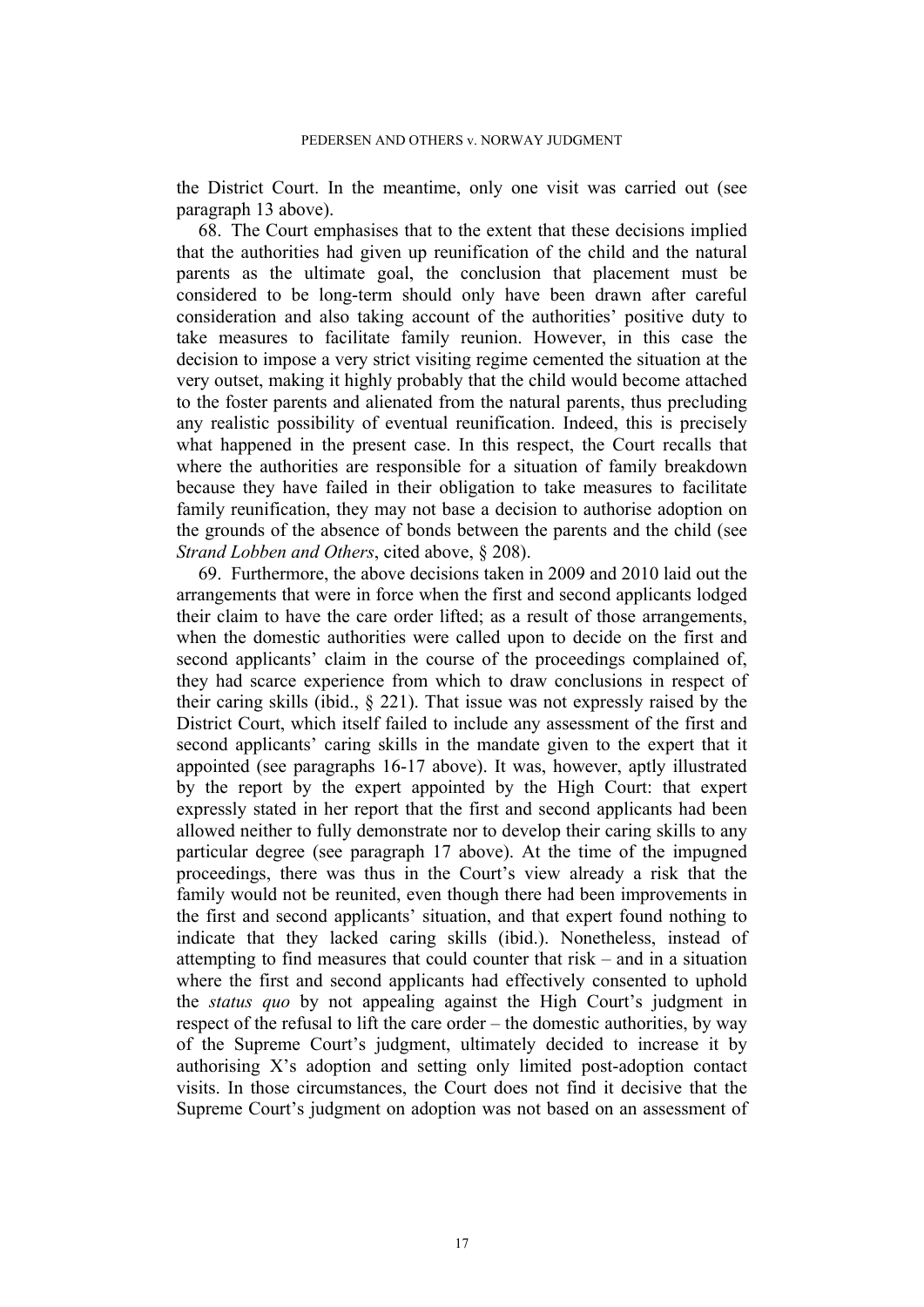the first and second applicants' caring skills, but on X's attachment to his foster home only.

70. The Court also notes that in the present case the adoption was "open" in the sense that contact visits were maintained even after the adoption (see paragraph 32 above). However, while the Supreme Court gave decisive weight to the importance of maintaining X's ties with his biological parents, the purpose of those visits was only to ensure that he would not be cut off from his roots and his ethnic background. The Court considers that while maintenance of contact between an adopted child and his or her biological parents, in a situation where there are clearly no prospects of reunification, may be a relevant factor in ensuring continuing respect for family life (see *Aune*, cited above, § 78), the extremely limited nature of the contact arrangements in the present case – two hours twice a year – rendered them incapable even of allowing the development of a meaningful relationship.

71. In the light of the above, the Court considers that in the proceedings through which the adoption of X was ultimately authorised, insufficient importance was attached to the aim that a placement in care be temporary and the family be reunited, and that insufficient regard was paid to the positive duty to take measures to facilitate family reunification as soon as reasonably feasible. That being the case, and taking additional account of the very limited contact arrangements set by the Supreme Court, the Court does not find the "open" character of the adoption to be decisive.

72. The foregoing considerations are sufficient to enable the Court to conclude that there has been a violation of Article 8 of the Convention.

### II. APPLICATION OF ARTICLE 41 OF THE CONVENTION

73. Article 41 of the Convention provides:

"If the Court finds that there has been a violation of the Convention or the Protocols thereto, and if the internal law of the High Contracting Party concerned allows only partial reparation to be made, the Court shall, if necessary, afford just satisfaction to the injured party."

### **A. Damage**

74. The first and second applicants claimed 100,000 euros (EUR), and the third applicant EUR 50,000 in respect of non-pecuniary damage.

75. The Government stated in response that, in the event that the Court should find a violation of Article 8 of the Convention, they preferred to leave to the Court's discretion the decision on the amount in respect of the first and second applicants. In respect of the third applicant, they preferred to leave to the Court's discretion both the decision on whether he should be entitled to just satisfaction and, if so, the amount thereof.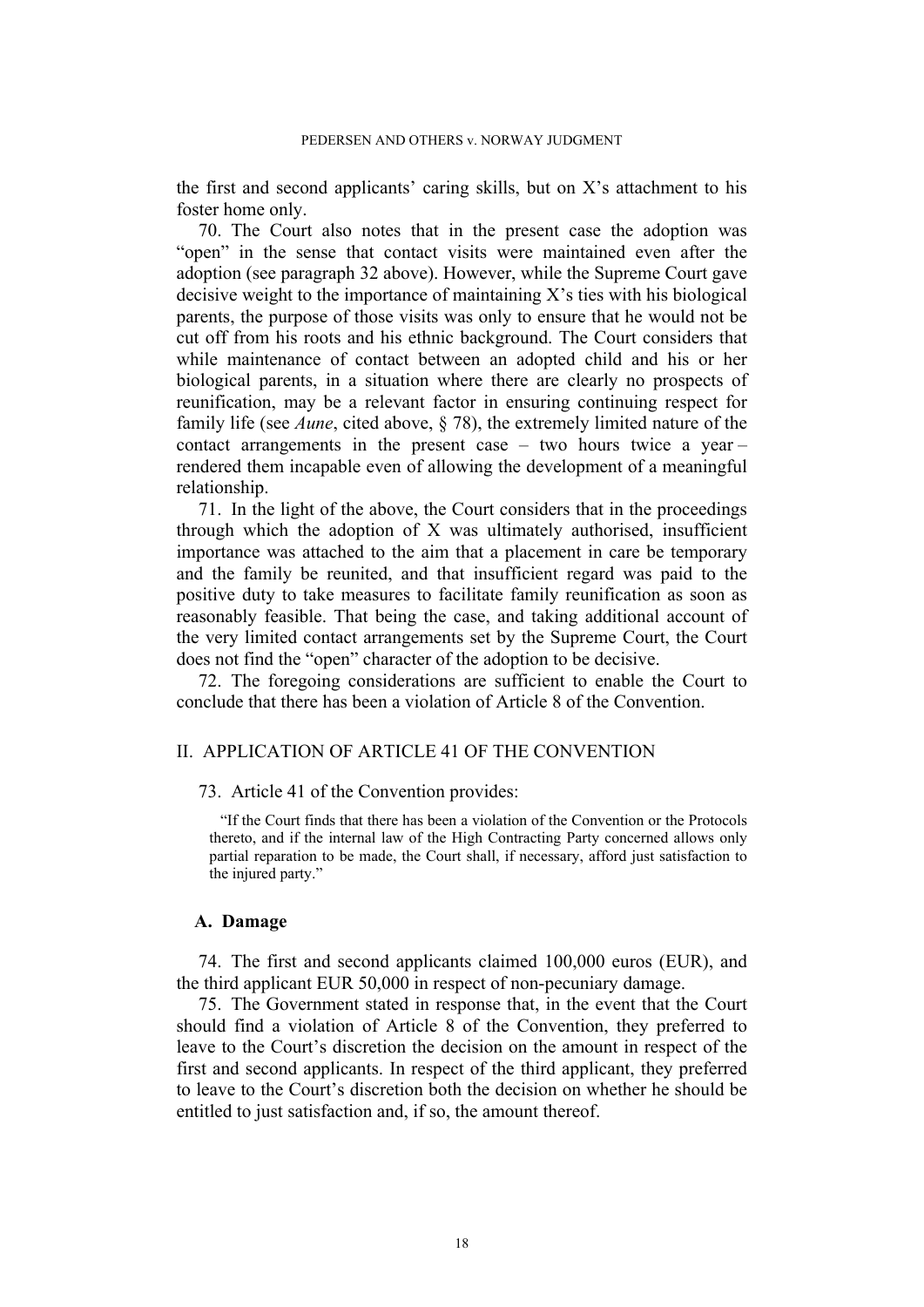76. The Court considers that the first and second applicants must have suffered non-pecuniary damage through distress, in view of the violation found above. It awards them jointly EUR 35,000 in respect of that damage. With regard to X, the Court considers that a finding of a violation amounts to sufficient just satisfaction.

## **B. Costs and expenses**

77. The first and second applicants also claimed, at first, a total of EUR 22,000 – for the costs and expenses incurred before the Court in respect of their engagement of two lawyers, whose fees amounted to EUR 18,500, and one psychologist, who had delivered a report for the price of EUR 3,300. They since added EUR 2,500 to the lawyers' fees due to additional observations made by them subsequent to the Court's judgment in the case of *Strand Lobben and Others,* cited above (see paragraph 5 above).

78. The Government maintained that the legal fees were excessive and that the expenses in respect of the psychologist had been unnecessary and, in any event, excessive.

79. According to the Court's case-law, an applicant is entitled to the reimbursement of costs and expenses only in so far as it has been shown that these have been actually and necessarily incurred and are reasonable as to quantum. In the present case, regard being had to the documents in its possession and the above criteria, the Court considers it reasonable to award a sum of EUR 9,500 for the proceedings before the Court.

## **C. Default interest**

80. The Court considers it appropriate that the default interest rate should be based on the marginal lending rate of the European Central Bank, to which should be added three percentage points.

# FOR THESE REASONS, THE COURT, UNANIMOUSLY,

- 1. *Declares* the application admissible;
- 2. *Holds* that there has been a violation of Article 8 of the Convention;
- 3. *Holds* that the finding of a violation constitutes in itself sufficient just satisfaction for the non-pecuniary damage sustained by the third applicant;